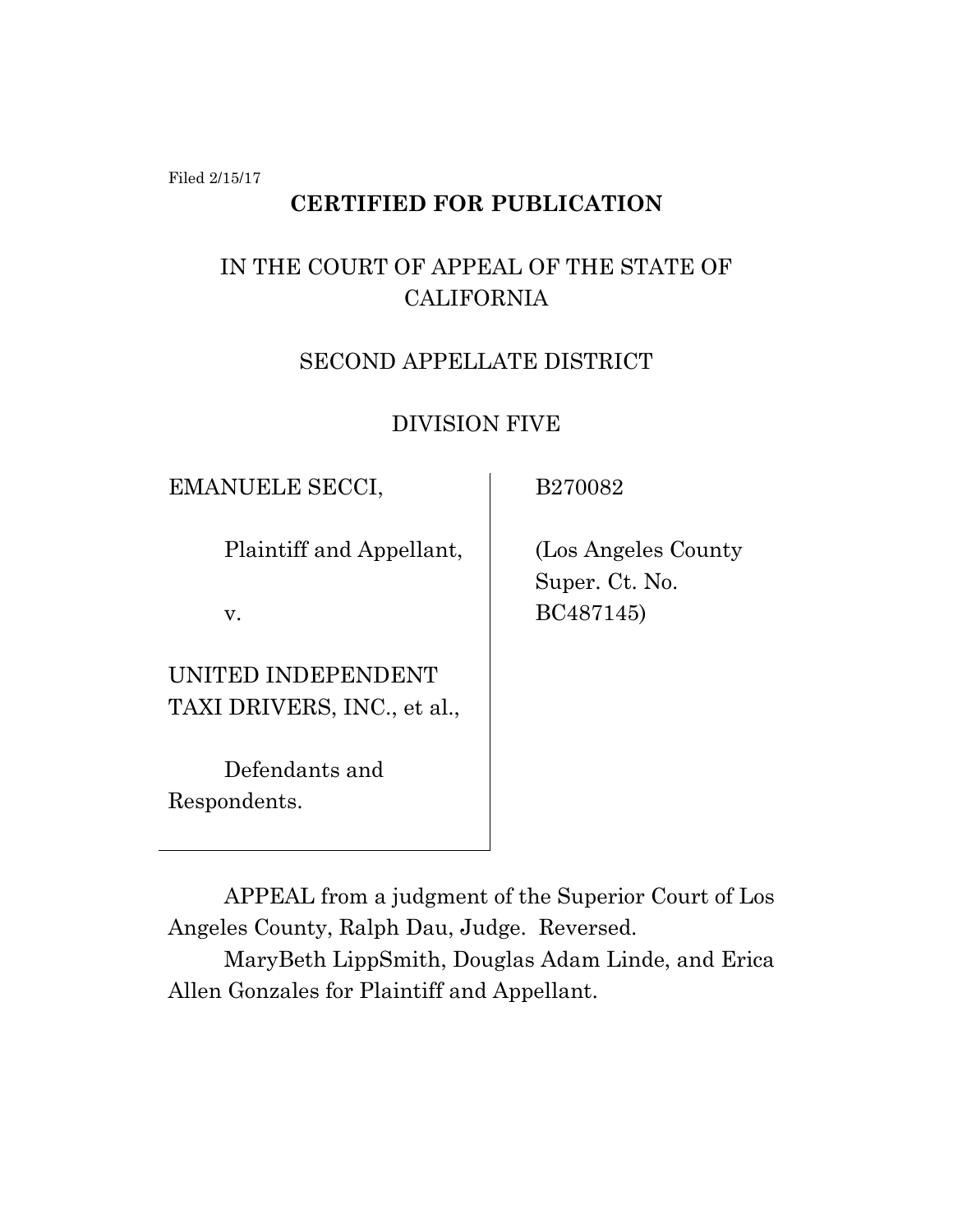Law Office of Cleidin Z. Atanous, Cleidin Z. Atanous and Michelle L. Villarreal for Defendants and Respondents.

 $\overline{\phantom{a}}$  , where  $\overline{\phantom{a}}$  , where  $\overline{\phantom{a}}$  , where  $\overline{\phantom{a}}$ 

Plaintiff and appellant Emanuele Secci appeals from a judgment in favor of defendants and respondents United Independent Taxi Drivers, Inc. (United Independent) and United Taxi of the Southwest (United Southwest) (collectively, United). Secci obtained a jury verdict for damages suffered after a motorcycle crash with defendant Aram Tonakanian.<sup>1</sup> Tonakanian was driving a green and white taxi marked with United's insignia. The jury found Tonakanian to be United's agent, but not an employee. The court granted United's motion for judgment notwithstanding the verdict (JNOV) under Code of Civil Procedure section 629, finding the evidence insufficient to support the jury's finding that Tonakanian was United's agent. Secci now seeks reversal, arguing that there was substantial evidence of agency to support the verdict. United contends the trial court correctly granted its JNOV motion because the only evidence supporting an agency finding were requirements imposed by public regulation or third parties. We reverse the trial court's order and reinstate the jury's verdict, because California law does not preclude consideration of controls required by public regulations in finding an agency relationship.

<sup>&</sup>lt;sup>1</sup> Tonakanian is not a party to this appeal.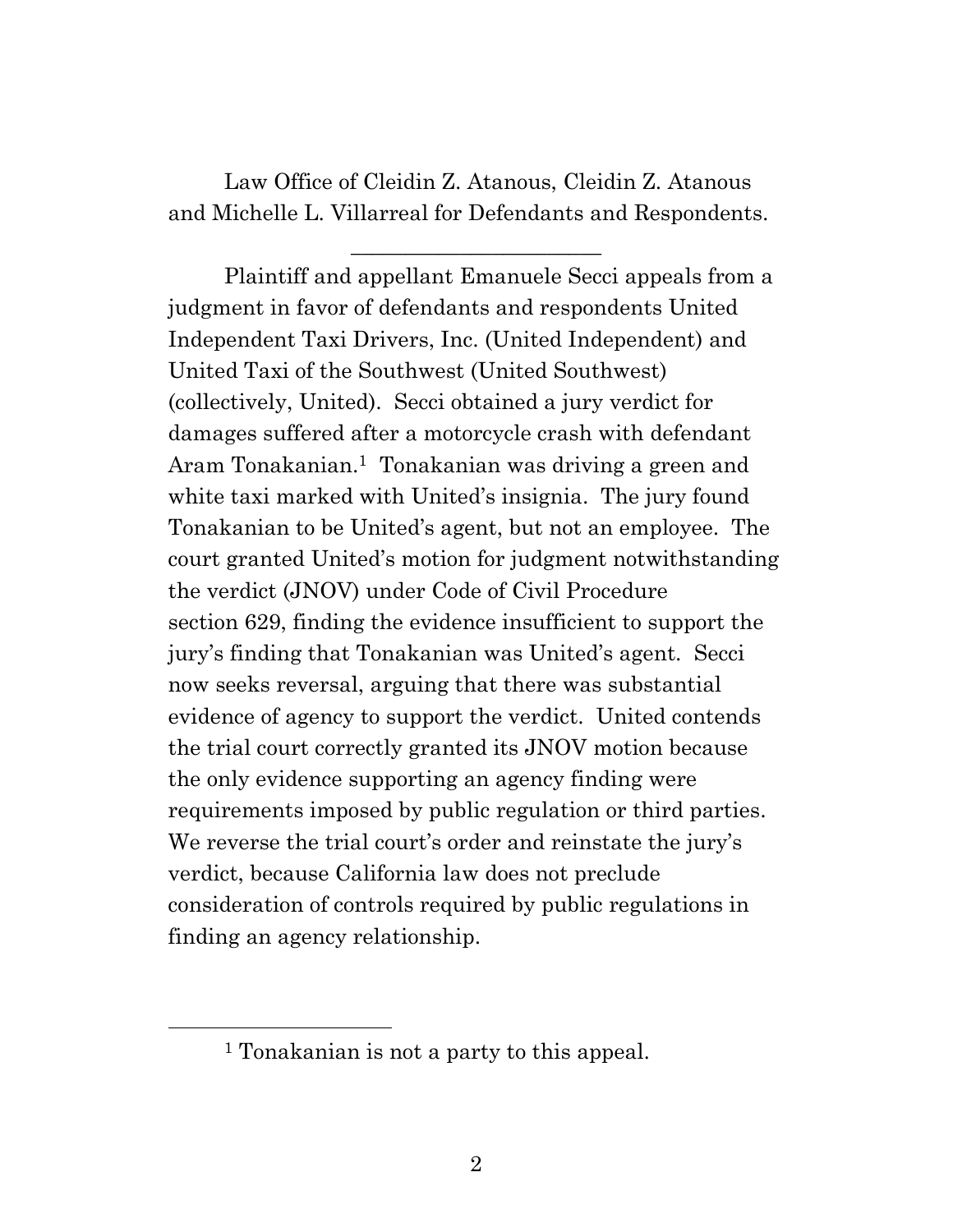#### **FACTUAL AND PROCEDURAL BACKGROUND**

#### *Relevant facts*

We present the evidence in the light most favorable to Secci. (*Bufano v. San Francisco* (1965) 233 Cal.App.2d 61, 68 (*Bufano*).) Secci was driving his motorcycle through an intersection in the City of West Hollywood when Tonakanian's taxi, coming from the opposite direction, turned left directly in front of Secci. Tonakanian's taxi was painted with United's green and white color scheme and was licensed to pick up passengers in the City of West Hollywood.

United describes itself as an association of taxicab owners. United had franchise agreements with the City of West Hollywood and other cities in Southern California to operate a taxi service. United Southwest was a whollyowned subsidiary of United Independent at the time. The two companies were operated by the same people, and United dispatchers worked for both companies out of the same building. United's franchise agreement with the City of West Hollywood required it to maintain commercial auto liability insurance and provide a list of insured vehicles to the director of the city's department of transportation.

Like other owner-drivers, Tonakanian owned his taxi and set his own hours. Tonakanian's contract with United stated he was an independent contractor. Drivers paid monthly dues and other fees to cover United's expenses.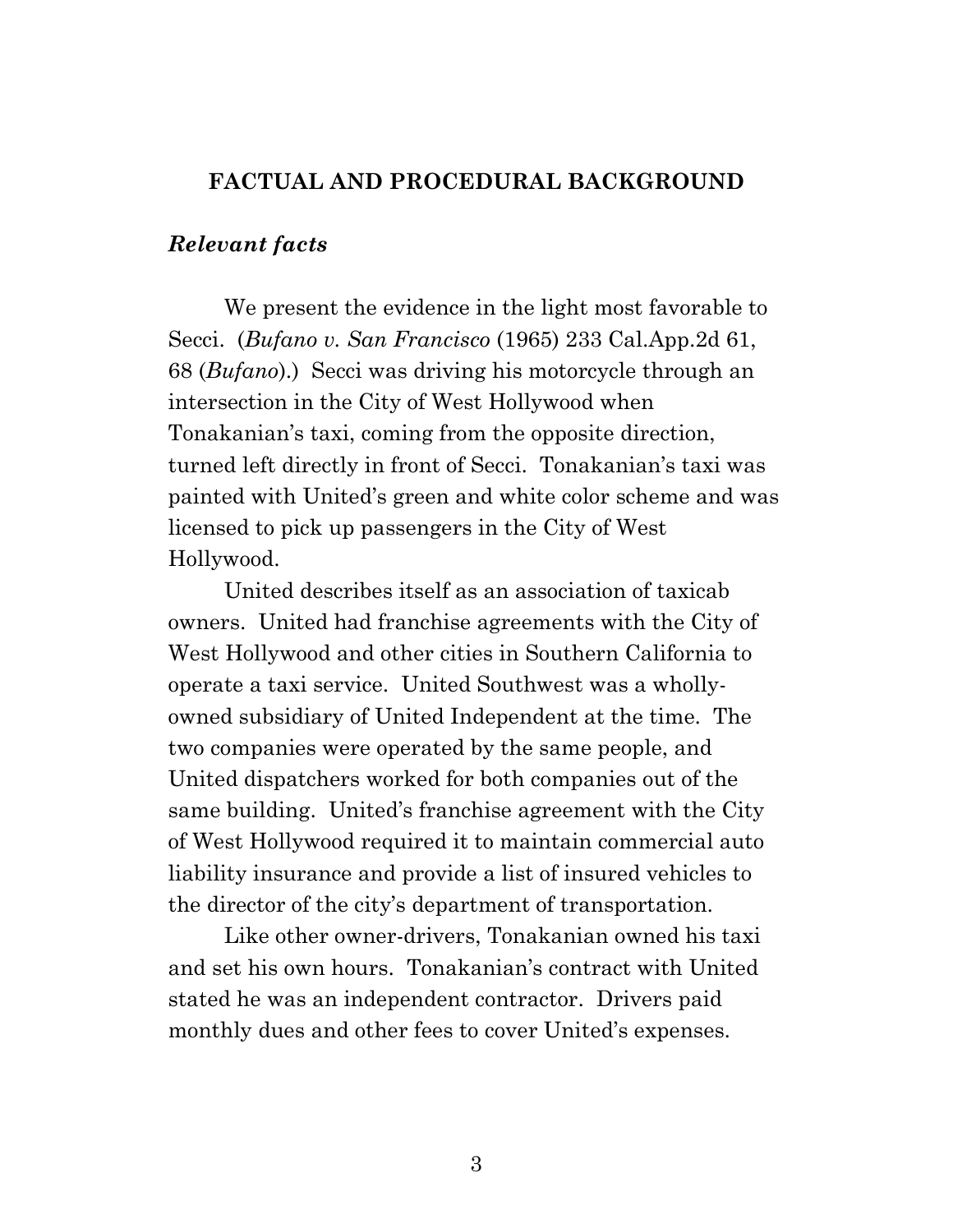United provided marketing and advertising. Each United taxi had the company's phone number painted on it. If a customer called the number, a dispatcher would enter the location information into a computer, and the computer would send out a dispatch request. In order to receive dispatch requests, a driver would check into the zone where he or she was located. Drivers were free to accept or reject dispatch requests, and could pick up passengers on the street, so long as they were licensed to accept fares within that city.

Drivers were required to use uniform credit card and dispatch equipment chosen by United. Credit card charges were initially paid to United, which would deduct credit card processing fees, monthly dues, and a small fee for accounting. Taxi rates were set by meter. Drivers were not free to charge flat or discounted rates. United required its drivers to accept vouchers and coupons that drivers could later submit to United for payment. If a driver transferred ownership of a United taxi, the buyer and seller had to notify United and pay a \$500 transfer fee.

United provided a training manual to each of its drivers. It required drivers to keep a copy of the manual in the taxi and to complete a training course before taking the city's licensing test. There was conflicting testimony about whether the City of West Hollywood required United to provide training to its drivers before a driver could be licensed in that city. The training manual made reference to department of transportation rules, but also described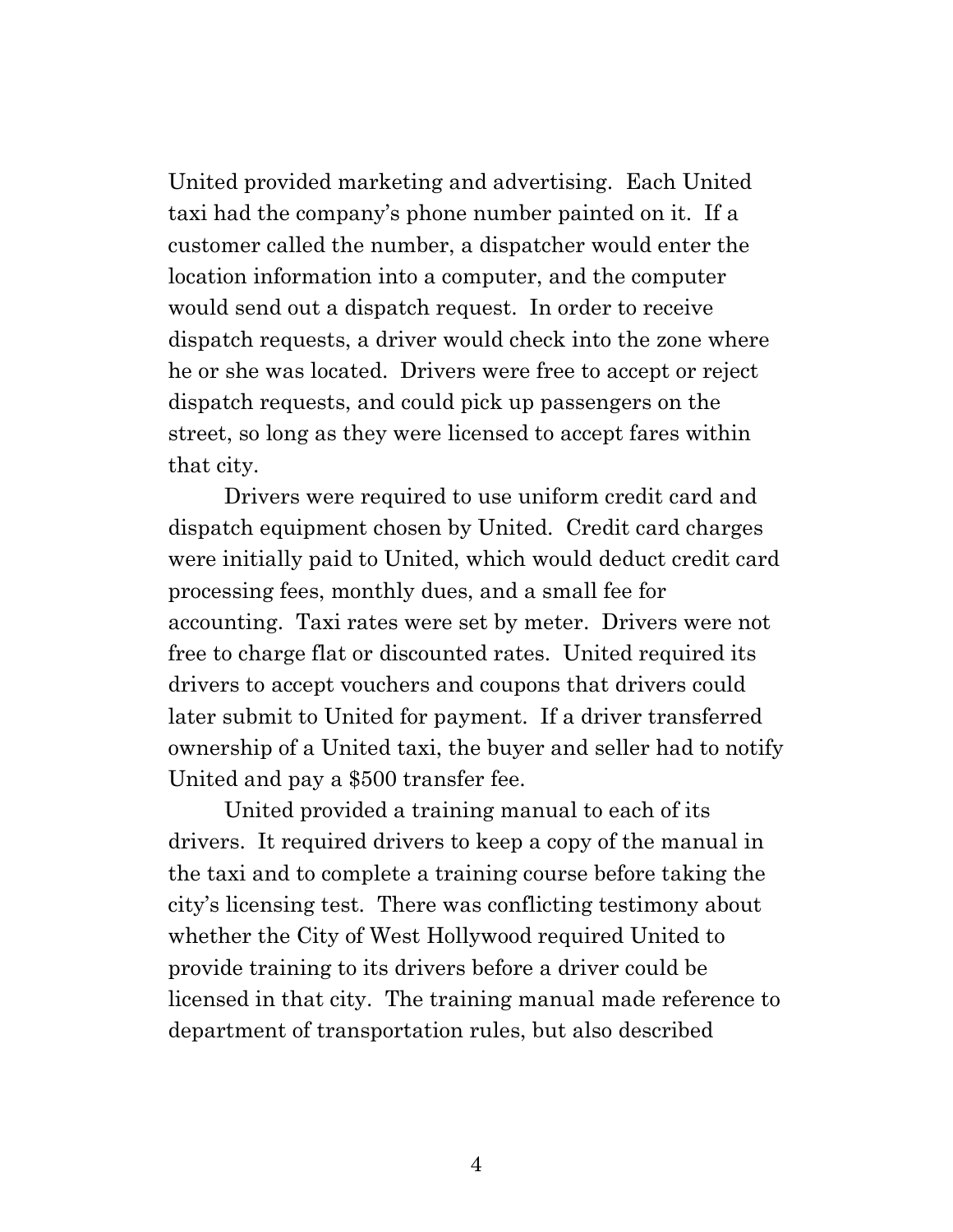additional rules applicable to drivers. For example, department of transportation rules provide that drivers "shall provide prompt, efficient service and be courteous at all times to the general public, other City-permitted taxicab drivers, and to City investigators/officers" and that a driver cannot smoke while the taxicab is occupied without the consent of all passengers. The manual goes farther, stating, "Taxicab drivers are **NOT ALLOWED TO SMOKE** while servicing passenger(s)" and, "Do not discuss or argue with passengers about controversial subjects such as politics, religion, etc...." The training manual provided specific information about the drivers' appearance, including a dress code, as well as specifics about driving safely, conducting themselves while waiting in taxi lines, and interacting with passengers politely.

United drivers were expected to abide by the company's rules and regulations, and drivers acknowledged their relationship with United could be terminated for violations of those rules. United had drivers working as "Road Supervisors." According to the training manual, road supervisors were trained by United, and were available to help in an emergency and to enforce United's rules and regulations. A road supervisor had authority to resolve disputes between drivers, and to cite a driver for a "false first up, guzzling, dirty cabs, not conforming to the dress code, missing hubcaps, etc . . . ." Drivers were required to complete and submit a report if they were involved in an accident, or risk a fine or suspension.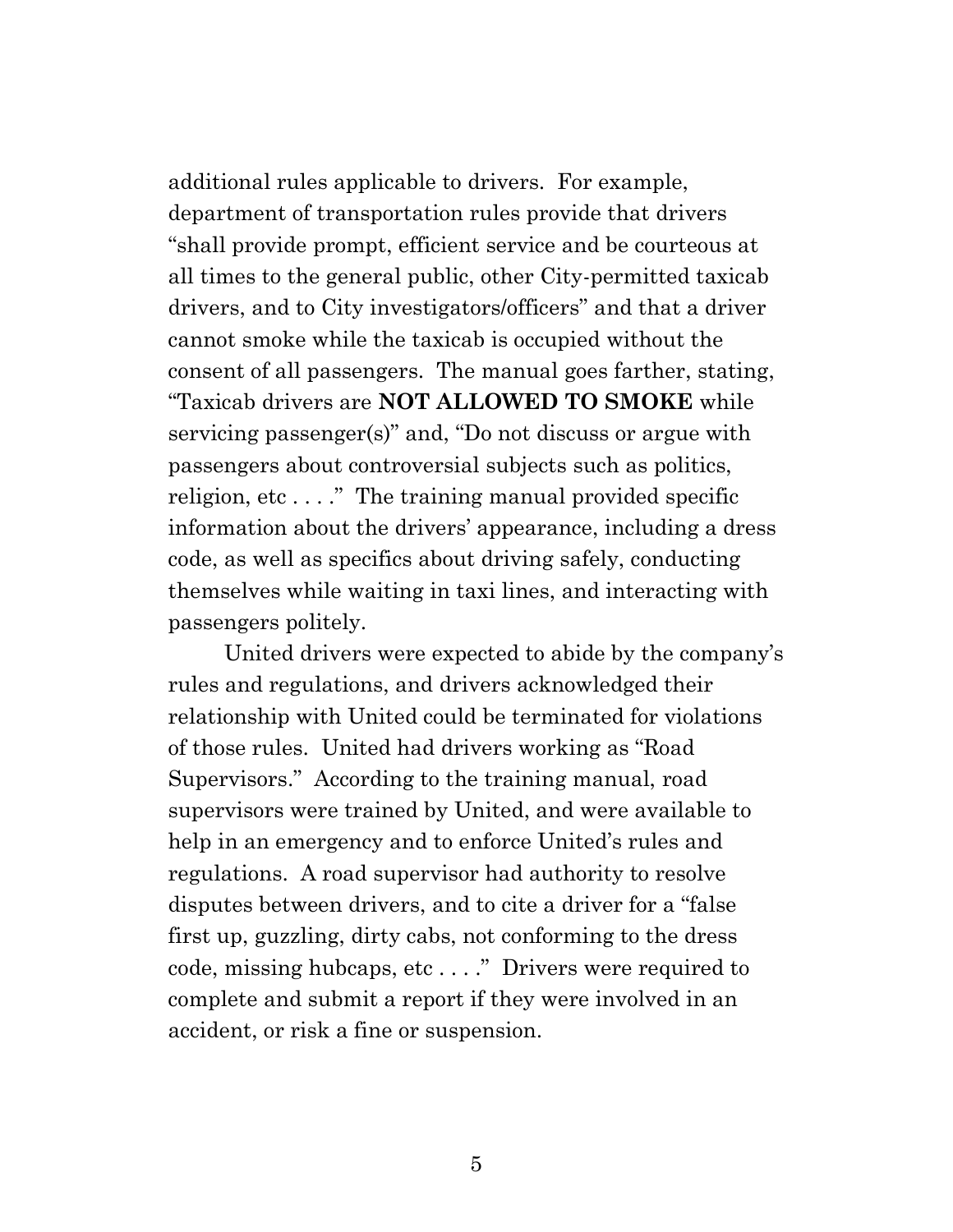### *Procedural history*

This appeal arises after Secci's claims survived two motions for summary judgment and two jury trials. Secci's original complaint named United Independent as a defendant, but not United Southwest. United Independent moved for summary judgment, but the trial court denied the motion because United Independent had not demonstrated the lack of an agency relationship. After the first trial ended with a jury verdict for Secci, the court granted United Independent's motion for a new trial on the ground that the court incorrectly denied United Independent's request to include BAJI No. 13.20, an instruction on the factors to be weighed in determining whether Tonakanian was acting as United's agent or as an independent contractor. Secci later named United Southwest as a Doe defendant and both defendants filed a second motion for summary judgment. Again, the court denied summary judgment because United's evidence did not establish the absence of an agency relationship between United and Tonakanian.

In the second jury trial, the trial court instructed the jury on how to determine whether Tonakanian was United's employee or an independent contractor, using CACI No. 3704. The court also gave instructions on the question of agency, relying on both CACI No. 3705 and BAJI No. 13.20. Under CACI No. 3705, the jury could find agency if Secci proved that United gave Tonakanian authority to act on its behalf, and that the grant of authority "may be shown by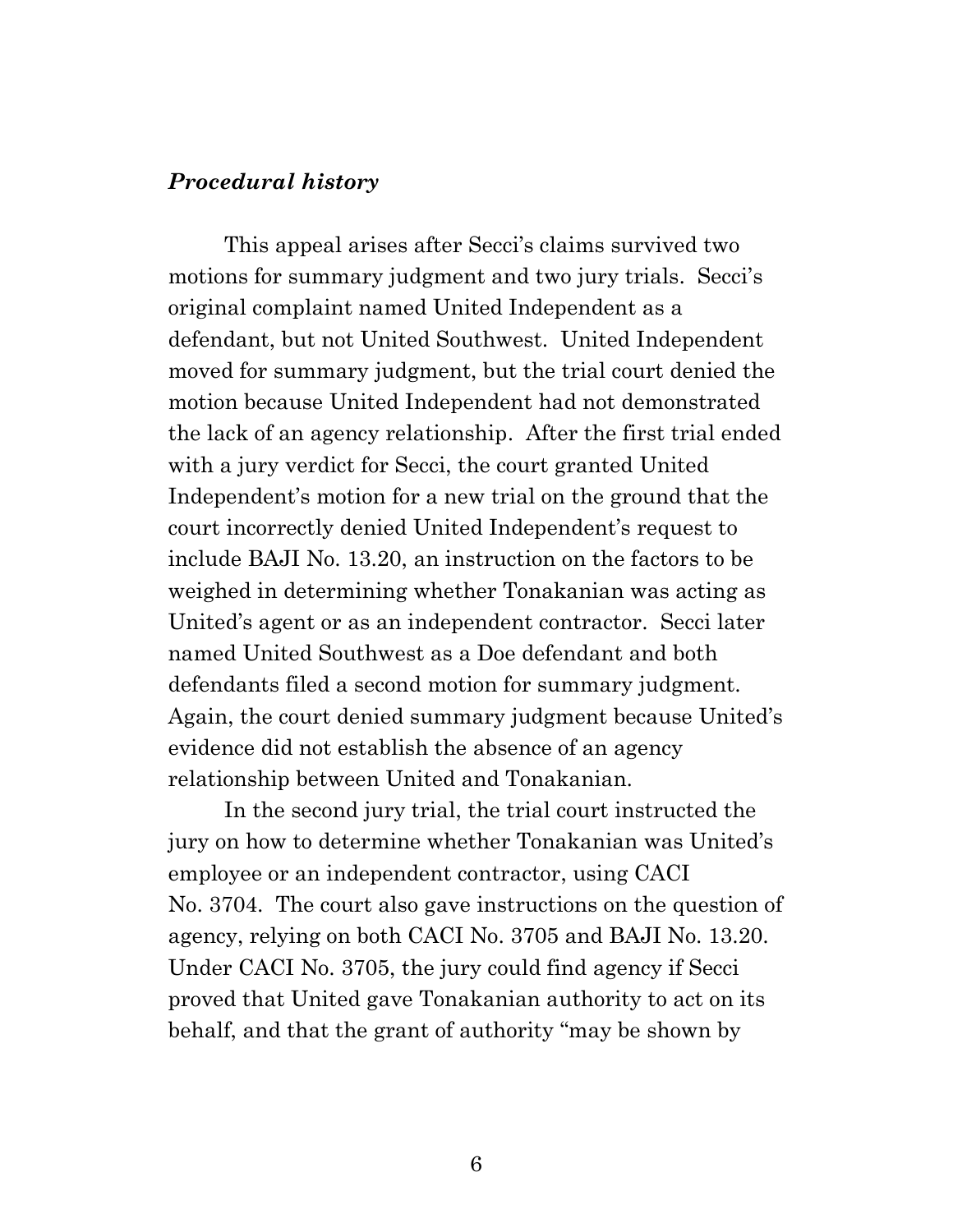words or may be implied by the parties' conduct" but could not be shown by Tonakanian's words alone. BAJI No. 13.20 gave additional details about factors the jury should consider in determining whether an agency relationship existed between United, as a principal, and Tonakanian, as an agent. The court instructed, "The most important but not the only factor, in determining whether one is an agent or independent contractor is whether the principal has the right to control the manner and means of accomplishing the result desired. Strong evidence in support of a principal agent relationship is the right to discharge at-will without cause. [¶] Other factor[s] which should be taken into consideration in determining whether a person is an agent or independent contractor are[:] [¶] (a) whether the one performing services is engaged in a distinct occupation or business[;] [¶] (b) whether, in the locality, the kind of occupation or business is one in which the work is usually done under the direction of a principal or by a specialist without supervision[;] [[] (c) the skill required in the particular occupation or business[;] [¶] (d) whether the principal or the worker supplies the instrumentalities, tools and the place of work for the person doing the work, or helpers[;]  $[\n\P]$  (e) the length of time [for] which the services are to be performed[;] (f) the method of payment, whether based on time or by [the] job[;] [¶] (g) whether the work is part of the regular business of the alleged principal[;] [¶] (h) whether the parties believe they are creating a relationship of agency or independent contractor[;] and  $\llbracket \cdot \rrbracket$ 

7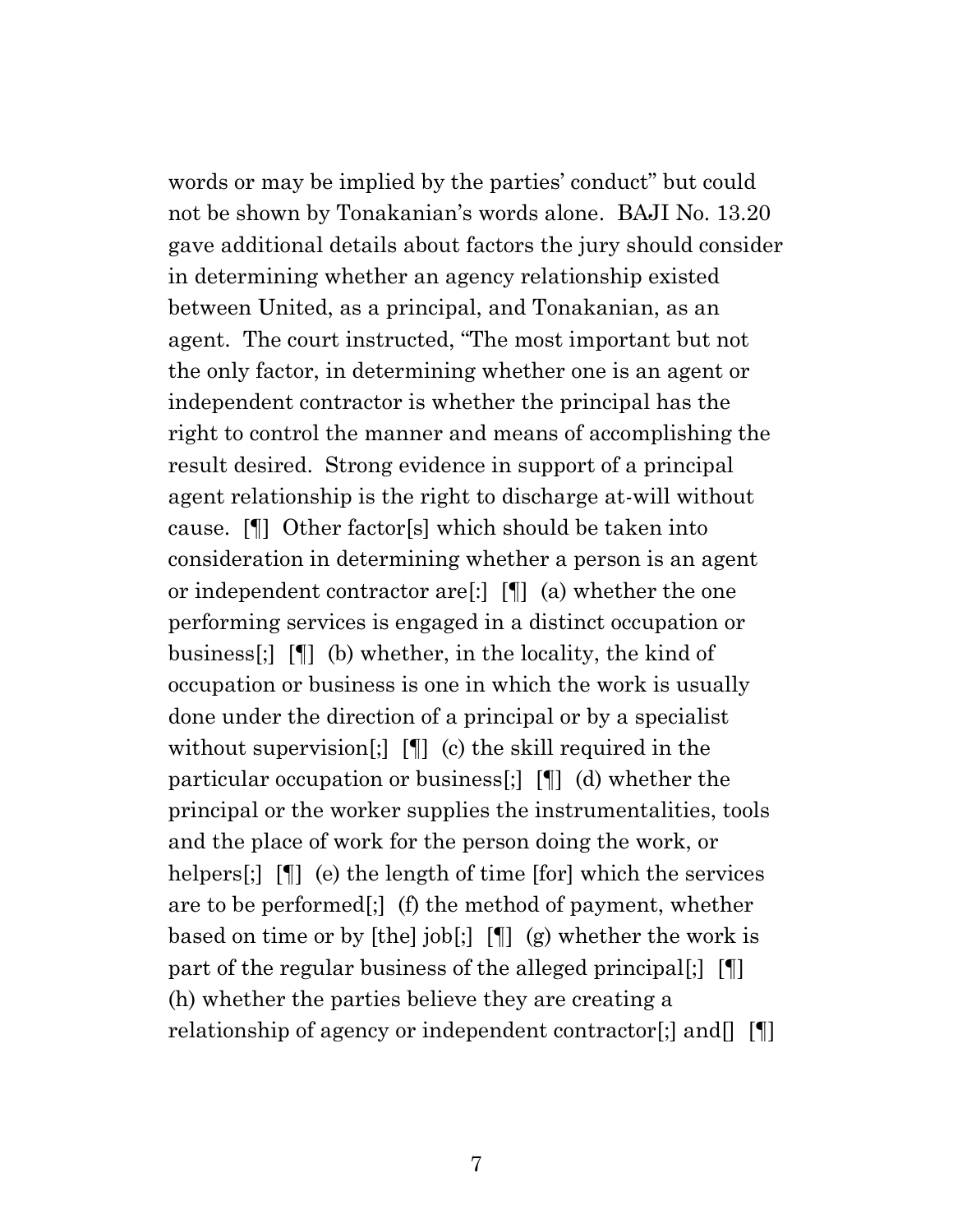(i) whether the alleged employee's opportunity for profit or loss depends on his or her managerial skills."

The court went on to explain, "One who contracts to act on behalf of another subject to the other's control, except with respect to his or her physical conduct, is both an agent and an independent contractor. [¶] One who employs an independent contractor ordinarily is not liable to others for the acts or omissions of the independent contractor." The jury returned a verdict in favor of Secci, finding Tonakanian was not an employee, but that he was an agent.

United filed a motion for JNOV. In its order granting JNOV, the trial court focused on whether United could be found liable under the theory of respondeat superior, as vicarious liability was only available if Tonakanian was United's employee or an agent. The court discussed two federal cases analyzing whether taxi drivers would be considered employees in the context of the National Labor Relations Act.2 The court reasoned that the evidence produced at trial was more analogous to the situation in a federal case where the Ninth Circuit found no substantial evidence supported the National Labor Relations Board's finding of an employment relationship. The trial court discounted evidence that might otherwise weigh in favor of a principal-agent relationship—such as the driver training

 $\overline{a}$ 

<sup>2</sup> The National Labor Relations Act applies to employees, and defines the term employee as not including "any individual having the status of an independent contractor  $\dots$ ." (29 U.S.C. § 152(3).)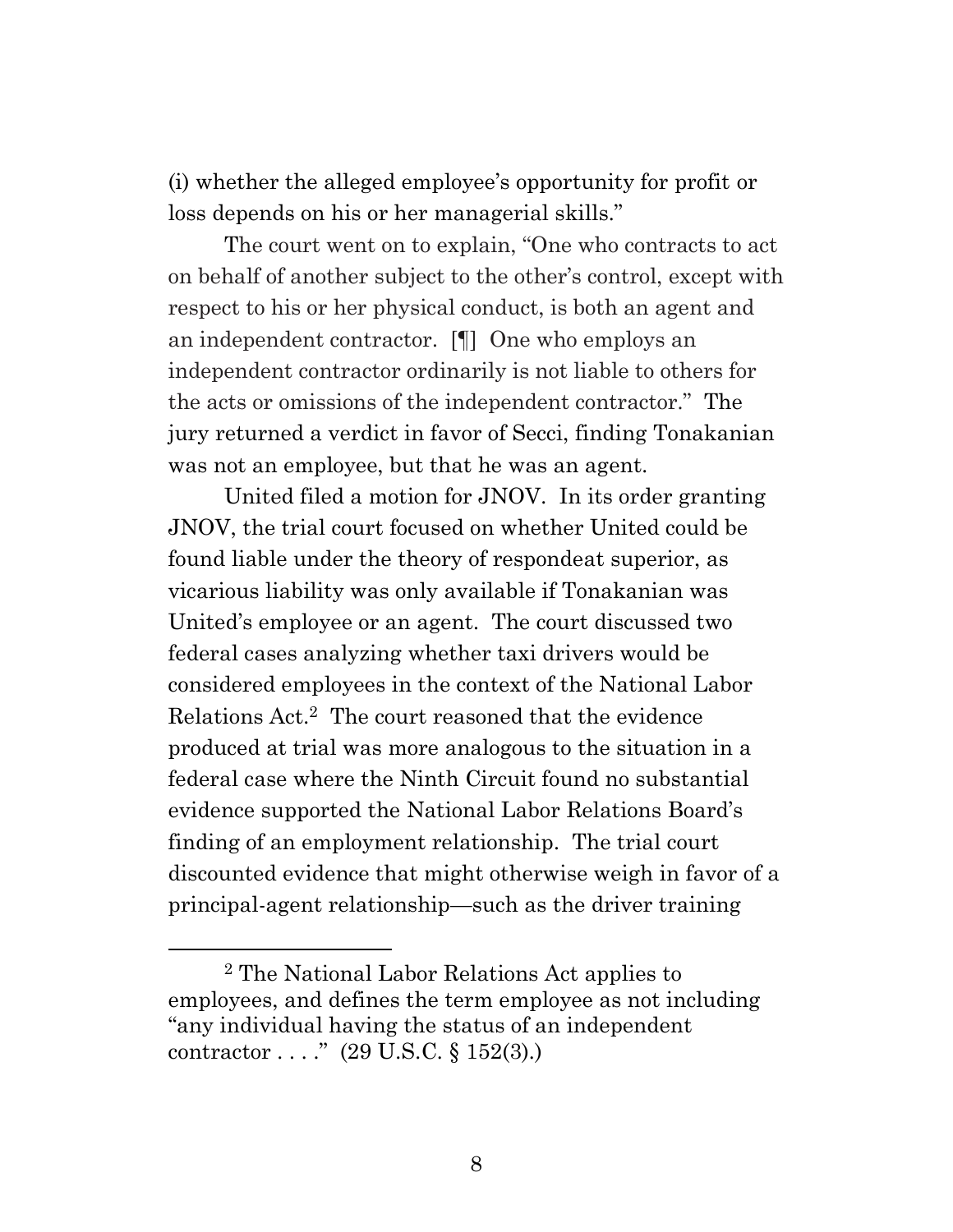manual, required training classes, required dispatch equipment, and standardized taxi coloring—reasoning that such governmental requirements "are not 'inconsistent with an independent contractor relationship, [because] such an incorporation benefits both parties by insuring continued operation under the contract.' (*SIDA* [*of Hawaii, Inc. v. N. L. R. B.* (9th Cir. 1975) 512 F.2d 354,] 359.)"

#### **DISCUSSION**

Secci contends the court erroneously granted United's JNOV motion. He argues there was substantial evidence supporting the jury's finding of agency. United contends the question on appeal is purely legal and subject to de novo review: whether undisputed facts establish an agency relationship where public agencies or third parties require a company to impose certain controls on its independent contractors.

We reject United's argument that we must ignore the controls required by public regulation and find that Secci presented substantial evidence of agency to support the jury's verdict.

### *Standard of Review*

"A motion for a judgment notwithstanding the verdict may properly be granted only when, disregarding conflicting evidence and indulging in every legitimate inference which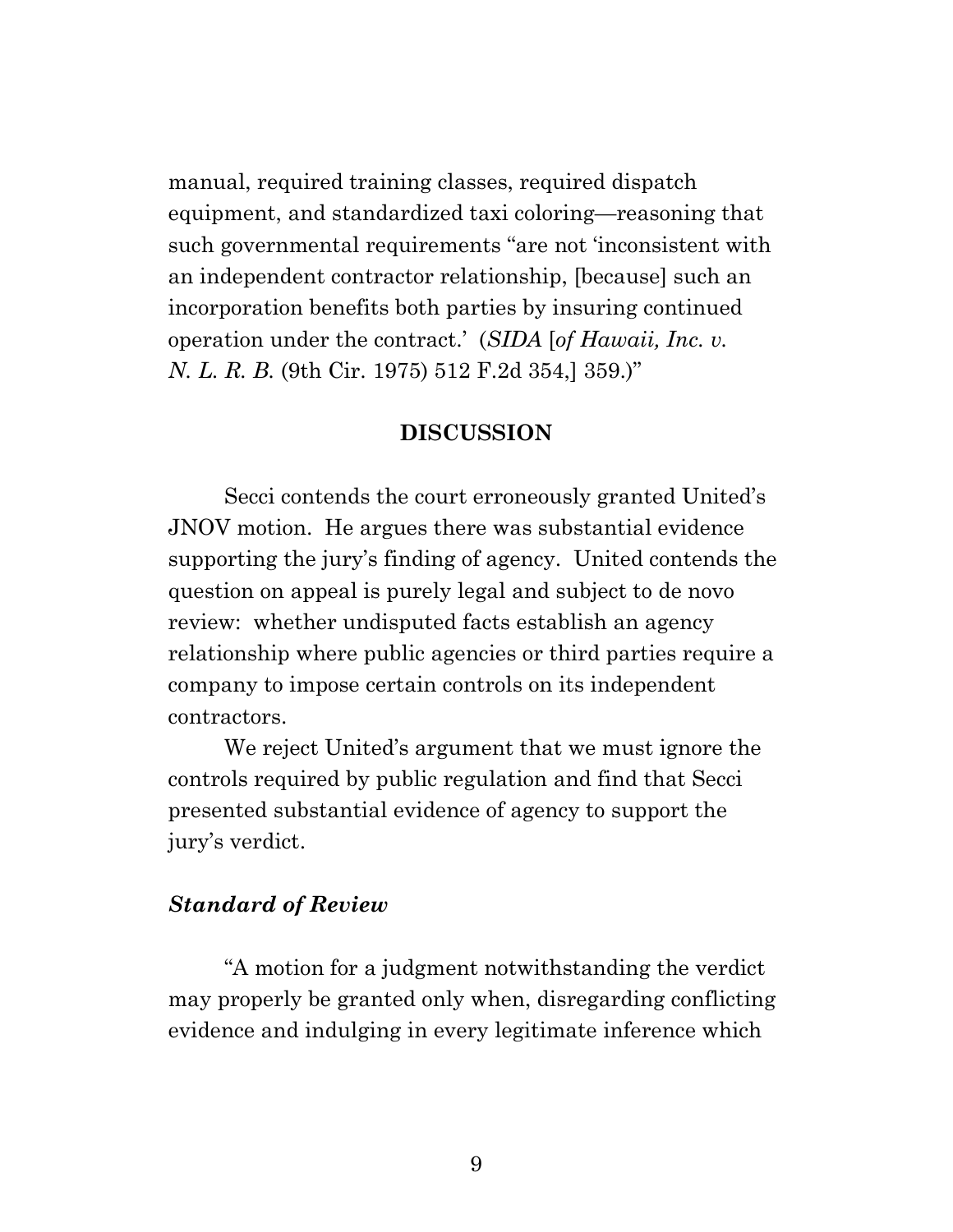may be drawn from plaintiff's evidence, the result is a determination that there is no evidence sufficiently substantial to support the verdict. On appeal, we must read the record in the light most advantageous to plaintiff, resolve all conflicts in his favor and give him the benefit of every fact pertinent to the issues involved and which may reasonably be deduced from the evidence [citation]." (*Bufano*, *supra*, 233 Cal.App.2d at p. 68; *I-CA Enterprises, Inc. v. Palram Americas, Inc.* (2015) 235 Cal.App.4th 257, 274.)

"'The existence of an agency is a factual question within the province of the trier of fact whose determination may not be disturbed on appeal if supported by substantial evidence. [Citation.]' [Citation.] Inferences drawn from conflicting evidence by the trier of fact are generally upheld. [Citation.]." (*Michelson v. Hamada* (1994) 29 Cal.App.4th 1566, 1576.) "Only when the essential facts are not in conflict will an agency determination be made as a matter of law. [Citation.]" (*Wickham v. Southland Corp.* (1985) 168 Cal.App.3d 49, 55.)

United contends a de novo standard of review applies because the question on appeal is primarily legal. (*Crocker National Bank v. City and County of San Francisco* (1989) 49 Cal.3d 881, 888.) The legal question as framed by United is "whether controls imposed by an outside agency or third party that are passed through may constitute the control required to establish an agency relationship." There is a legal question embedded in this appeal, but it only affects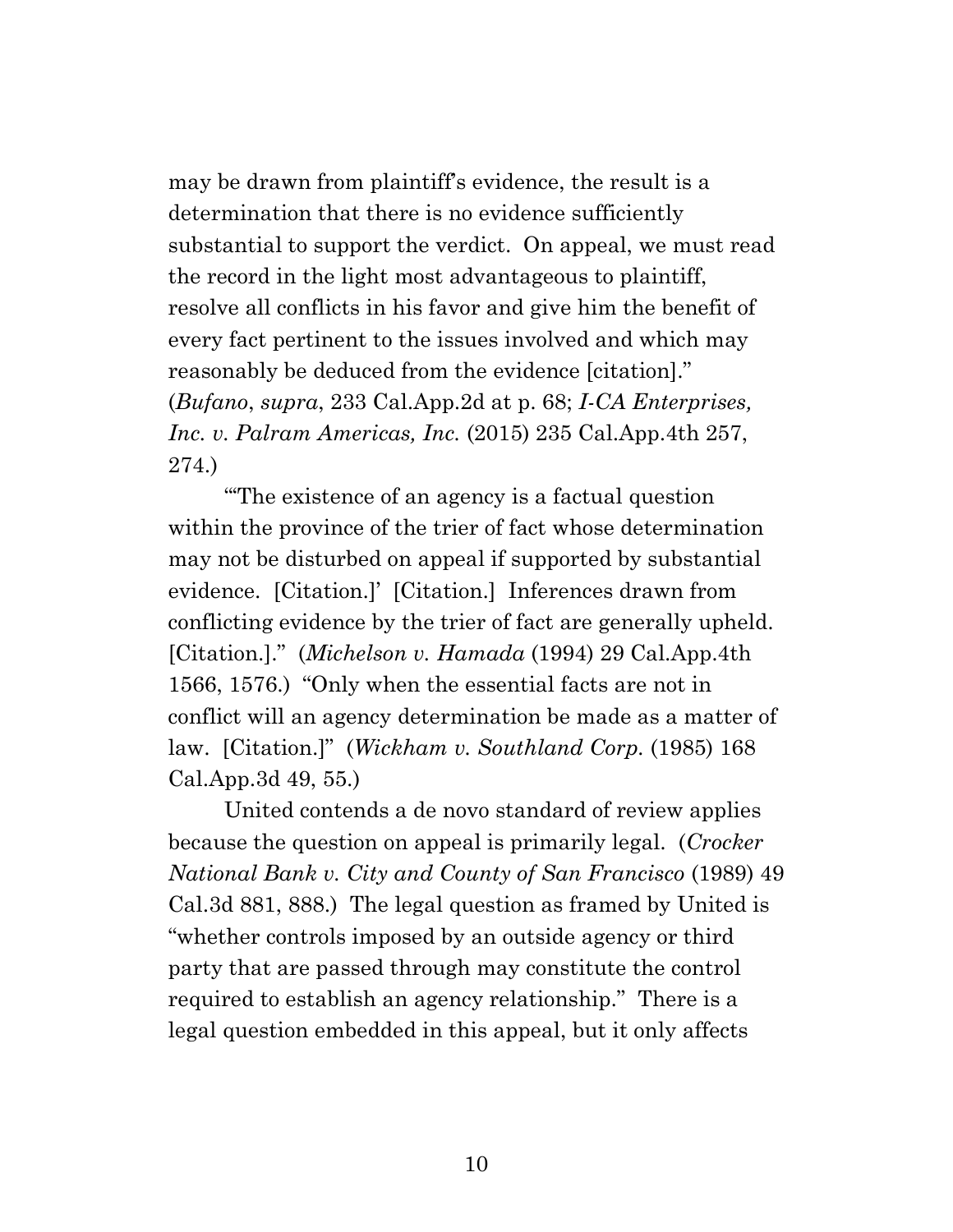whether we will consider externally-imposed requirements as evidence of an agency relationship between a taxi company and its drivers. Once we answer this question, the matter is subject to a substantial evidence standard of review. On appeal, "[a]s in the trial court, the standard of review is whether any substantial evidence—contradicted or uncontradicted—supports the jury's conclusion. [Citations.]" (*Sweatman v. Department of Veterans Affairs* (2001) 25 Cal.4th 62, 68.)

# **Agency**<sup>3</sup> **and vicarious liability**

A corporation may be held vicariously liable as a principal for the torts of its agents. (*Meyer v. Holley* (2003) 537 U.S. 280, 285–286.) "Whether a person performing work for another is an agent or an independent contractor depends primarily upon whether the one for whom the work is done has the legal right to control the activities of the

<sup>3</sup> Although there is considerable overlap between the evidence of an employment relationship and an agency relationship, no party has argued that the jury's finding that Tonakanian was not United's employee affects whether there is substantial evidence of agency. We point this out only because the parties rely on employment and agency cases interchangeably. This approach is supported in law because many employment cases look to agency law in defining the employer-employee relationship. (See, e.g., *S. G. Borello & Sons, Inc. v. Department of Industrial Relations* (1989) 48 Cal.3d 341, 350–351.)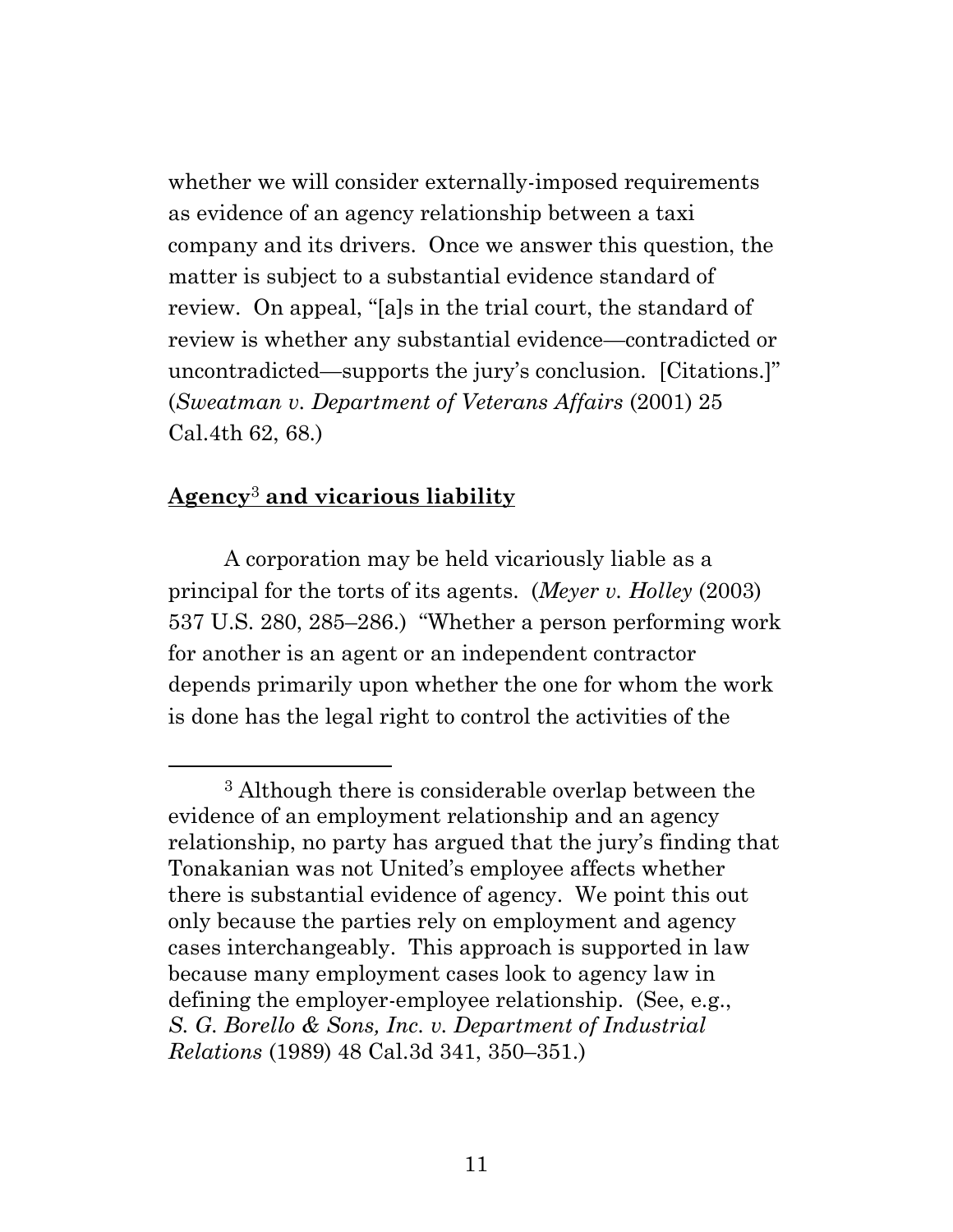alleged agent." (*Malloy v. Fong* (1951) 37 Cal.2d 356, 370.) "Actual agency typically arises by express agreement. [Citations.] . . . . [¶] '"Agency is the relationship which results from the manifestation of consent by one person to another that the other shall act on his behalf and subject to his control, and consent by the other so to act." [Citation.] "The principal must in some manner indicate that the agent is to act for him, and the agent must act or agree to act on his behalf and subject to his control." [Citation.]' [Citation.] Thus, the 'formation of an agency relationship is a bilateral matter. Words or conduct by both principal and agent are necessary to create the relationship . . . .' [Citation.]" (*van't Rood v. County of Santa Clara* (2003) 113 Cal.App.4th 549, 571.) "'In the absence of the essential characteristic of the right of control, there is no true agency . . . .  $\lceil$  [Citations.]  $\lceil \P \rceil$ ] 'The fact that parties had a preexisting relationship is not sufficient to make one party the agent for the other .... [Citation.] An agency is proved by evidence that the person for whom the work was performed had the right to control the activities of the alleged agent. [Citation.]' [Citations.]" (*Id*. at p. 572.)

"[W]hether an agency relationship has been created or exists is determined by the relation of the parties as they in fact exist by agreement or acts [citation], and the primary right of control is particularly persuasive. [Citations.] Other factors may be considered to determine if an independent contractor is acting as an agent, including: whether the 'principal' and 'agent' are engaged in distinct occupations;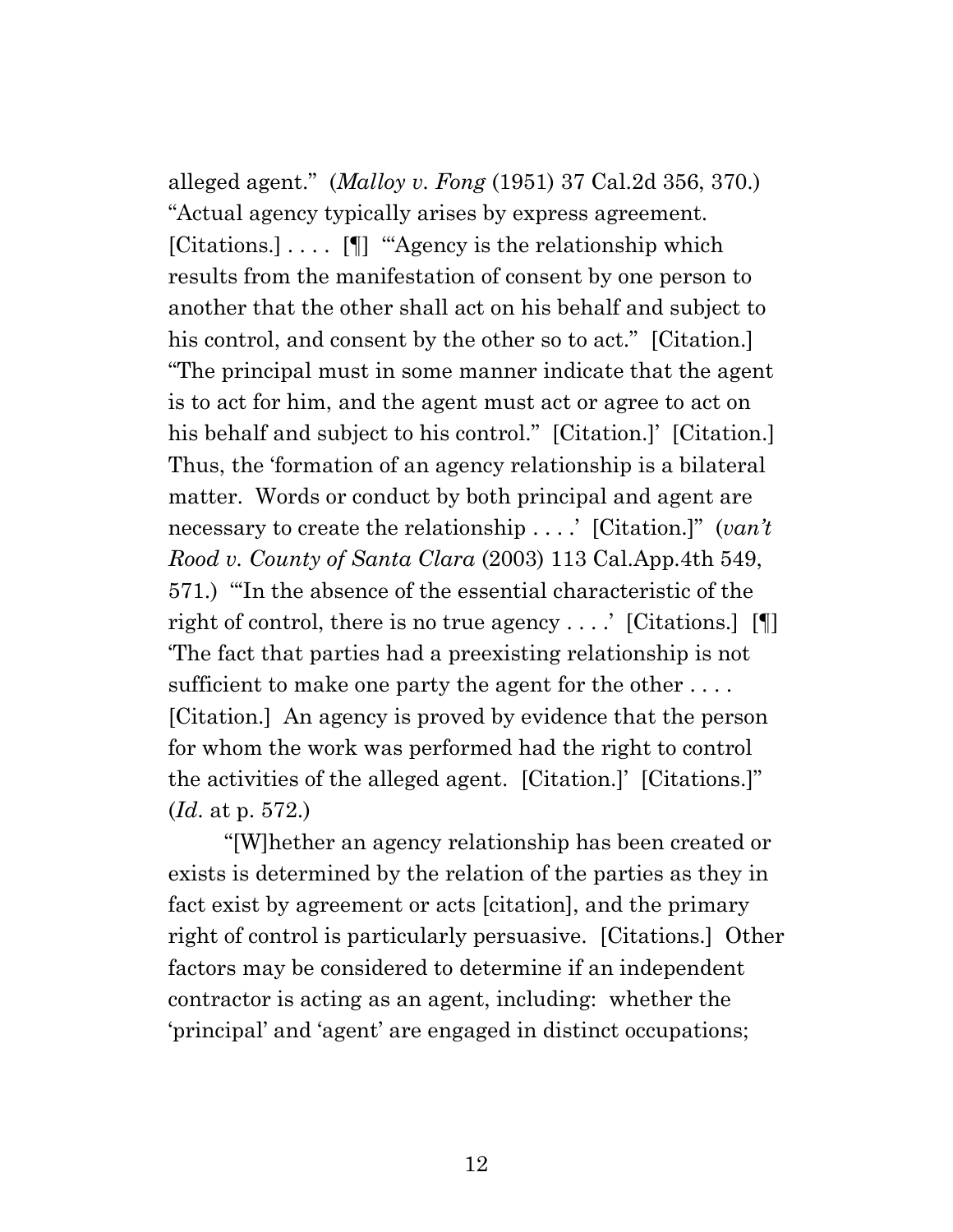the skill required to perform the 'agent's' work; whether the 'principal' or 'agent' supplies the workplace and tools; the length of time for completion; whether the work is part of the 'principal' regular business; and whether the parties intended to create an agent/principal relationship. [Citation.]" (*APSB Bancorp v. Thornton Grant* (1994) 26 Cal.App.4th 926, 932–933.)

## **Caselaw examining the legal relationship between a taxi company and its drivers**

In a 1948 case remarkably similar to the one before us, this court upheld a judgment after a jury verdict in favor of a motorcyclist plaintiff against an association of taxi drivers, based on a finding that the taxi driver at fault in the accident was an agent of the association. (*Smith v. Deutsch* (1948) 89 Cal.App.2d 419 (*Smith*).) In that case, there was conflicting evidence on whether the driver was a member of the association, but the evidence did show that the association "engaged in an effort to obtain a franchise in its own name to operate taxicabs in the city of Los Angeles; it had a number of taxicabs painted in uniform colors and design and with the insignia and name of the association thereon . . . ; it advertised to the public, engaged public relations counsel; spent more than \$40,000 to obtain the franchise; made substantial deposits and performance bonds therefor and had a surplus in trust in the bank; it purchased meters and obtained a commitment on approximately 200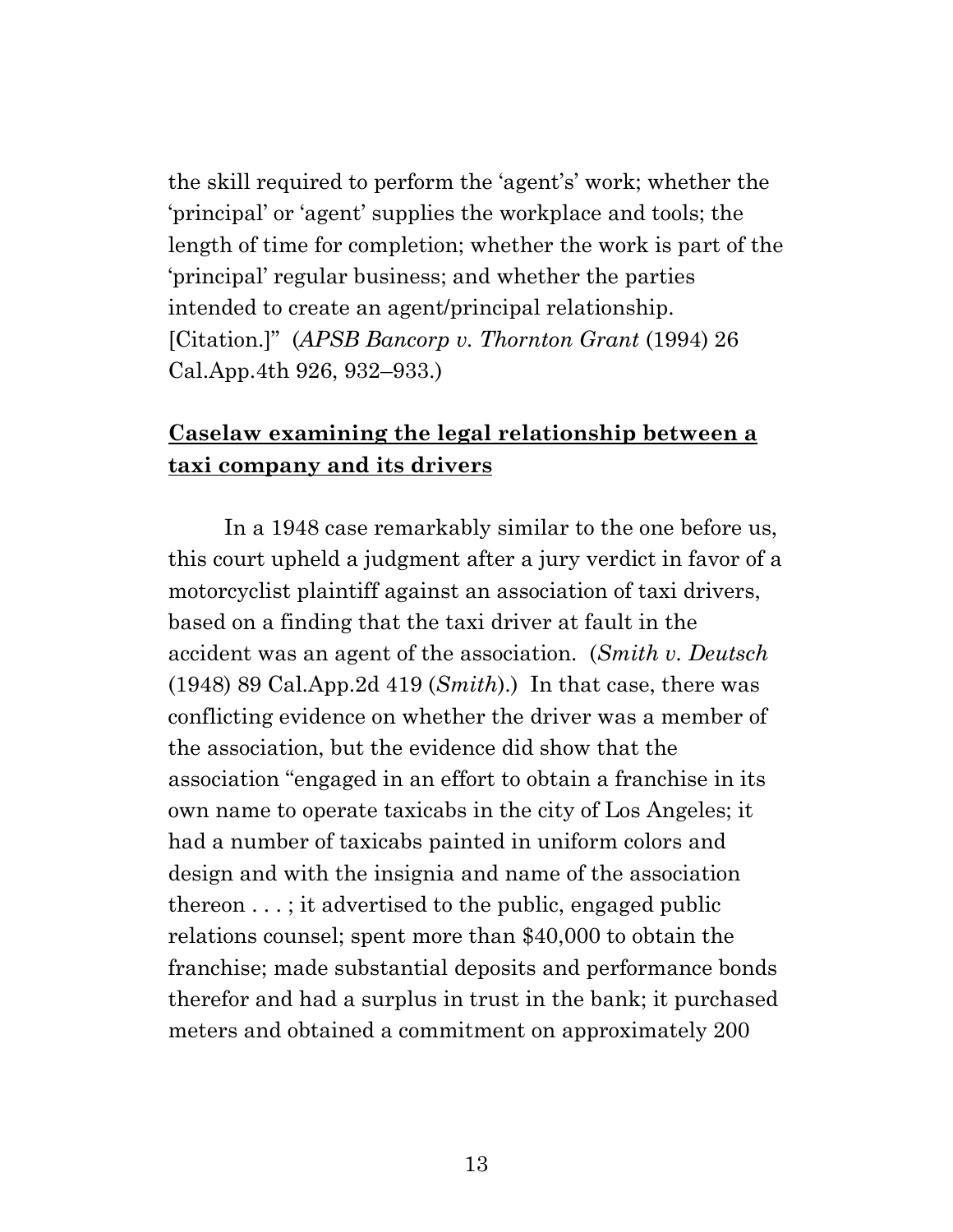new taxicabs." (*Smith, supra*, at pp. 421–422.) The association maintained insurance on all taxis bearing its name and insignia. The bylaws provided that members of the association were subject to expulsion on various grounds including disorderly conduct, lewd remarks, "gross dishonesty, wilful intoxication, insubordination, inefficiency or 'inability to perform the duties for which the member of this association was expressly employed to do.'" (*Id*. at p. 423.) The association had supervisors on the streets during the day and night shifts. (*Id*. at p. 422.) "Drivers were instructed how to operate; their method of dealing with customers was prescribed; before cabs were allowed to be in operation they were examined and approved; the competency and sobriety of drivers was observed and instructions were given by the association to the drivers as to the use of taxicab zones." (*Id*. at p. 423.) Weighing against an agency finding was testimony that the driver in question was not a member of the association, even though he was driving a taxi with the association's colors and insignia. The association did not tell drivers when or where to drive, but that approach was typical of the taxicab business. (*Ibid.*) The court concluded that the evidence established that the driver "was operating under the direction and control of the defendant association." (*Id*. at p. 423.) The judgment was affirmed. (*Id*. at p. 426.)

In *Yellow Cab Cooperative, Inc. v. Workers' Comp. Appeals Bd.* (1991) 226 Cal.App.3d 1288 (*Yellow Cab*), the court held a taxi driver who leased his taxi from the lessor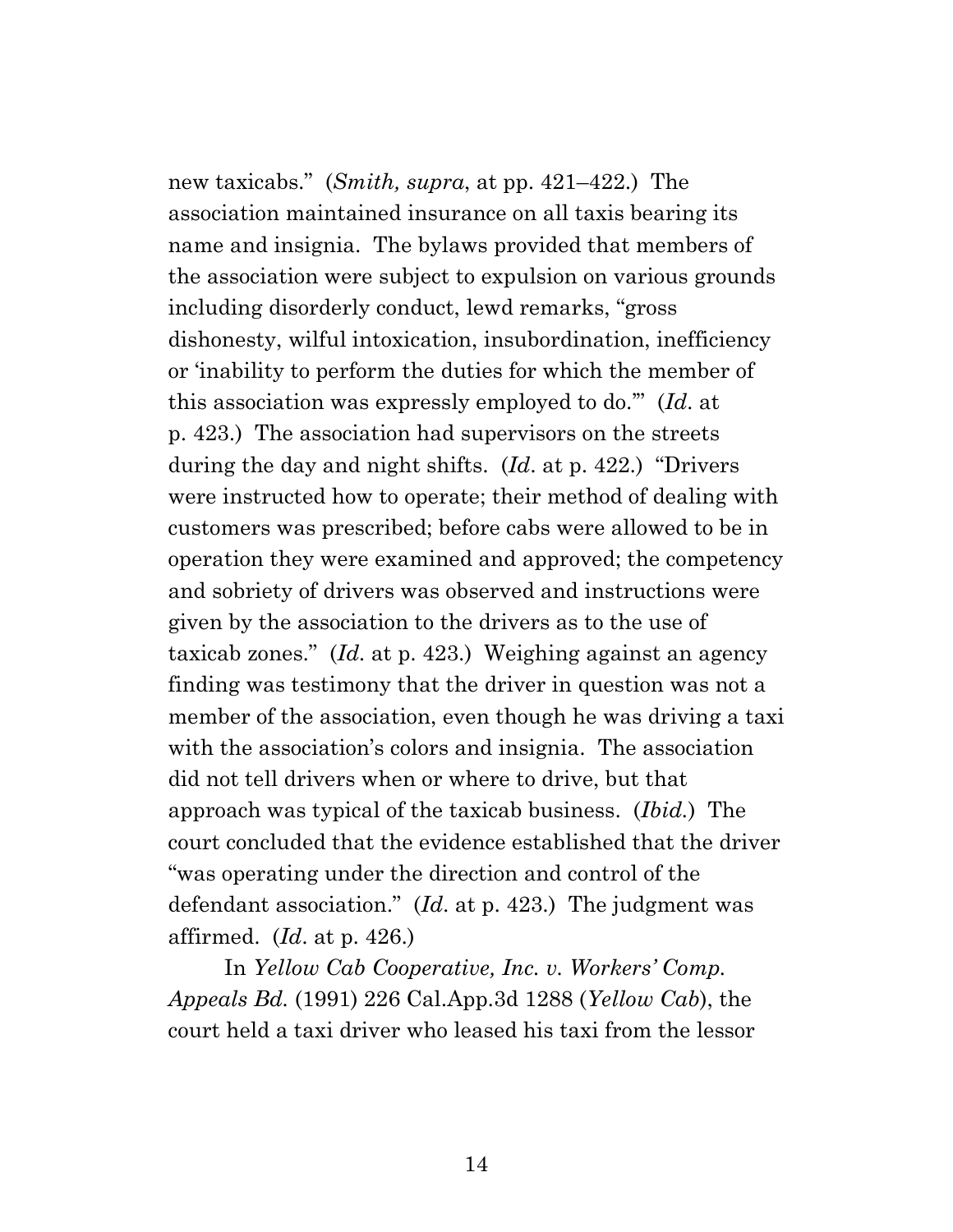taxi company was an employee, not an independent contractor, for the purpose of workers' compensation law. Discussing *S. G. Borello & Sons, Inc. v. Department of Industrial Relations, supra*, 48 Cal.3d 341 (*S. G. Borello*), a seminal case for distinguishing employees from independent contractors, the *Yellow Cab* court noted, "The traditional definition of 'employment' evolved at common law to delineate the hirer's vicarious liability for the tortious acts of the person hired." (*Yellow Cab*, *supra*, 226 Cal.App.3d at pp. 1294–1295.) The court found that the taxi company exercised a sufficient level of control over its drivers to conclude that the drivers were employees, not independent contractors. The lease agreement between the driver and the company stated that the driver was self-employed, but the court found that to be non-dispositive, because the parties' actions determine the relationship, not the labels they use. (*Yellow Cab*, *supra*, at p. 1297.) Drivers were trained on how to conduct themselves, including rules of good driving behavior. The company emphasized that drivers possessed a large degree of independence, with freedom to not take radio calls or to use the cab to carry family members rather than paying passengers. The court found such freedoms were inherent in the nature of the work, because economic reality dictated that a cab driver would need to carry paying passengers during the lease time frame. In addition, the company exercised control over the drivers by prohibiting them from driving for other companies, and possessed the ability to terminate leases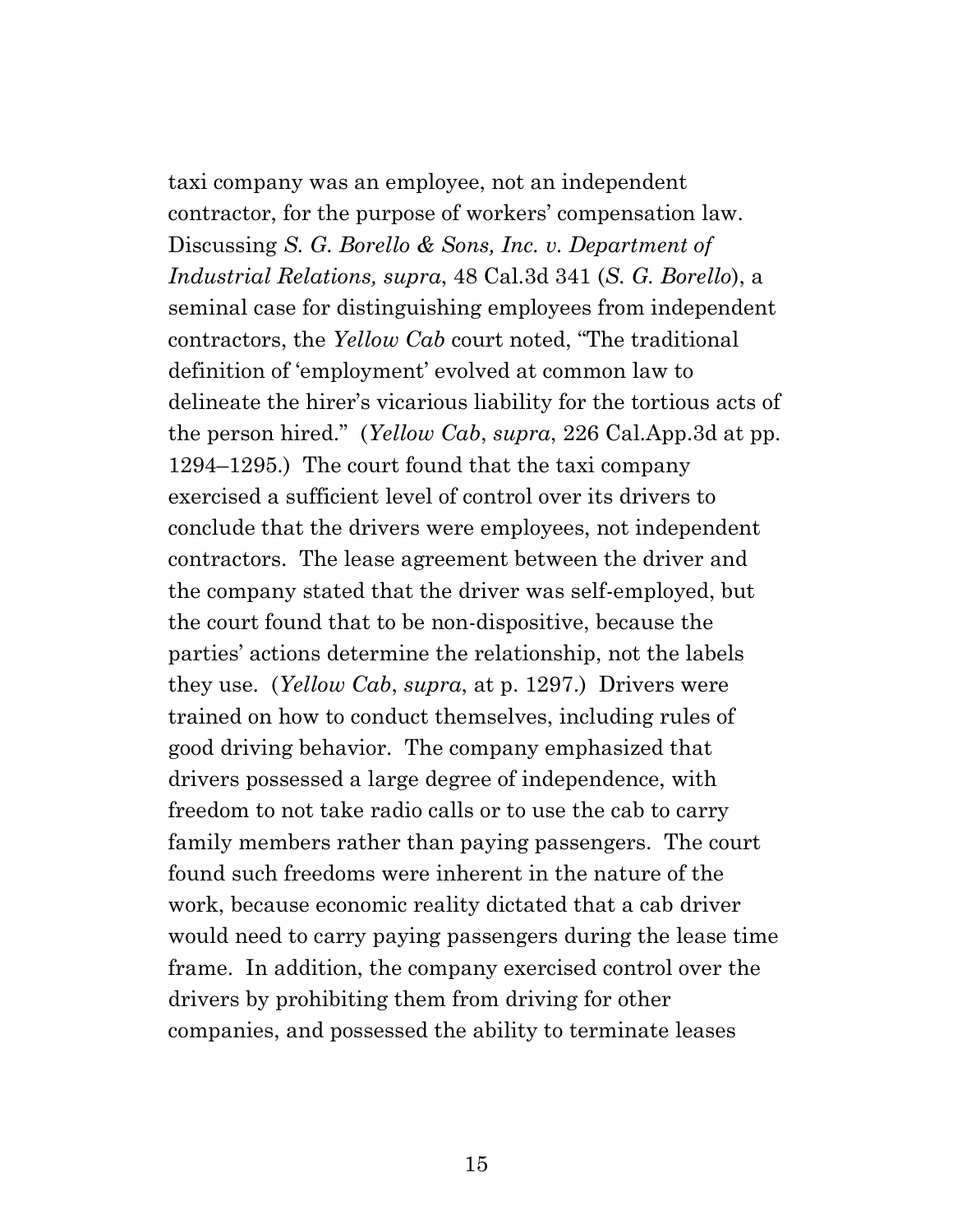based on write-ups or customer complaints. "Liability to discharge for disobedience or misconduct is strong evidence of control." (*Id*. at p. 1298.) The *Yellow Cab* court also rejected the argument that the lease arrangement created an entrepreneurial relationship more characteristic of an independent contractor, pointing out that drivers did not set their own rates, and there was no evidence to warrant such a finding. (*Id*. at p. 1301.) Neither *Smith* nor *Yellow Cab* contained any discussion of the argument pressed by United. In other words, those courts did not examine whether controls required by local government or third parties could be considered in deciding whether a taxi driver was the taxi company's agent.

Two Ninth Circuit Court of Appeals opinions have analyzed whether a taxi driver was an employee of a taxi company, in the context of determining whether the National Labor Relations Act applied. (*N. L. R. B. v. Friendly Cab Co., Inc.* (9th Cir. 2008) 512 F.3d 1090 (*Friendly*) and *SIDA of Hawaii, Inc. v. N. L. R. B.* (9th Cir. 1975) 512 F.2d 354, (*SIDA*).) In *SIDA*, the Ninth Circuit found there was *not* substantial evidence to support the National Labor Relations Board's finding of an employeremployee relationship between SIDA, an association of taxi owner-operators, and its members. (*SIDA*, at p. 357.) Applying common law principles of agency to the facts before it, and noting that the "essential ingredient of the agency test is the extent of control exercised by the 'employer,'" the court found that SIDA did not exercise sufficient control over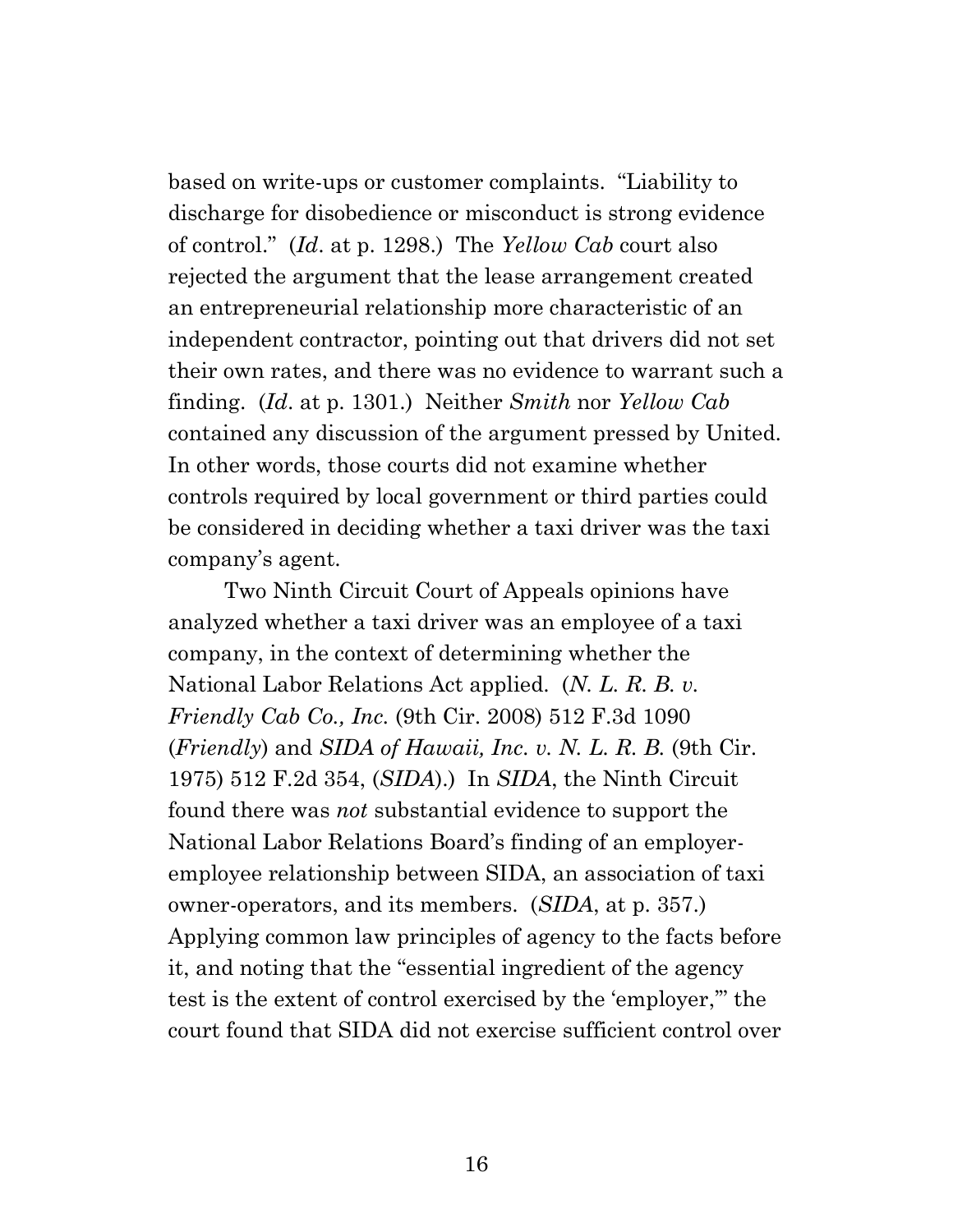its members to be considered an employer. SIDA had a skeleton corporate structure, and one of the key reasons for its existence was its exclusive contract with the State of Hawaii to provide taxi service at the airport. Drivers were free to choose their hours, to work for other taxi companies, and to make their own arrangements with clients. Fare amounts were set by local ordinance, not by SIDA, and drivers collected and kept their own fares. SIDA kept no income records for its member drivers, and drivers paid for their own insurance. The Ninth Circuit rejected the Board's reliance on those rules and regulations as evidence of SIDA's control over its drivers, finding them to be "standards of conduct to which all of the drivers should adhere in order to promote the SIDA image for the mutual benefit of [SIDA] and its drivers." (*Id*. at pp. 358–359.) SIDA's rules and regulations required drivers to display SIDA identification, follow dispatcher instructions, and be neat and courteous. The Ninth Circuit reasoned that when contractual or regulatory requirements benefit both the association and the drivers, such requirements were not inconsistent with an independent contractor relationship. (*Id*. at p. 359.)

On different facts, the Ninth Circuit affirmed the Board's finding of an employer-employee relationship based on evidence of control exercised by the Friendly Cab Company. (*Friendly, supra*, 512 F.3d at p. 1093.) In that case, the company leased taxis to its drivers at a weekly rate that varied based on the type of vehicle and the driver's history, and the company retained discretion to decide what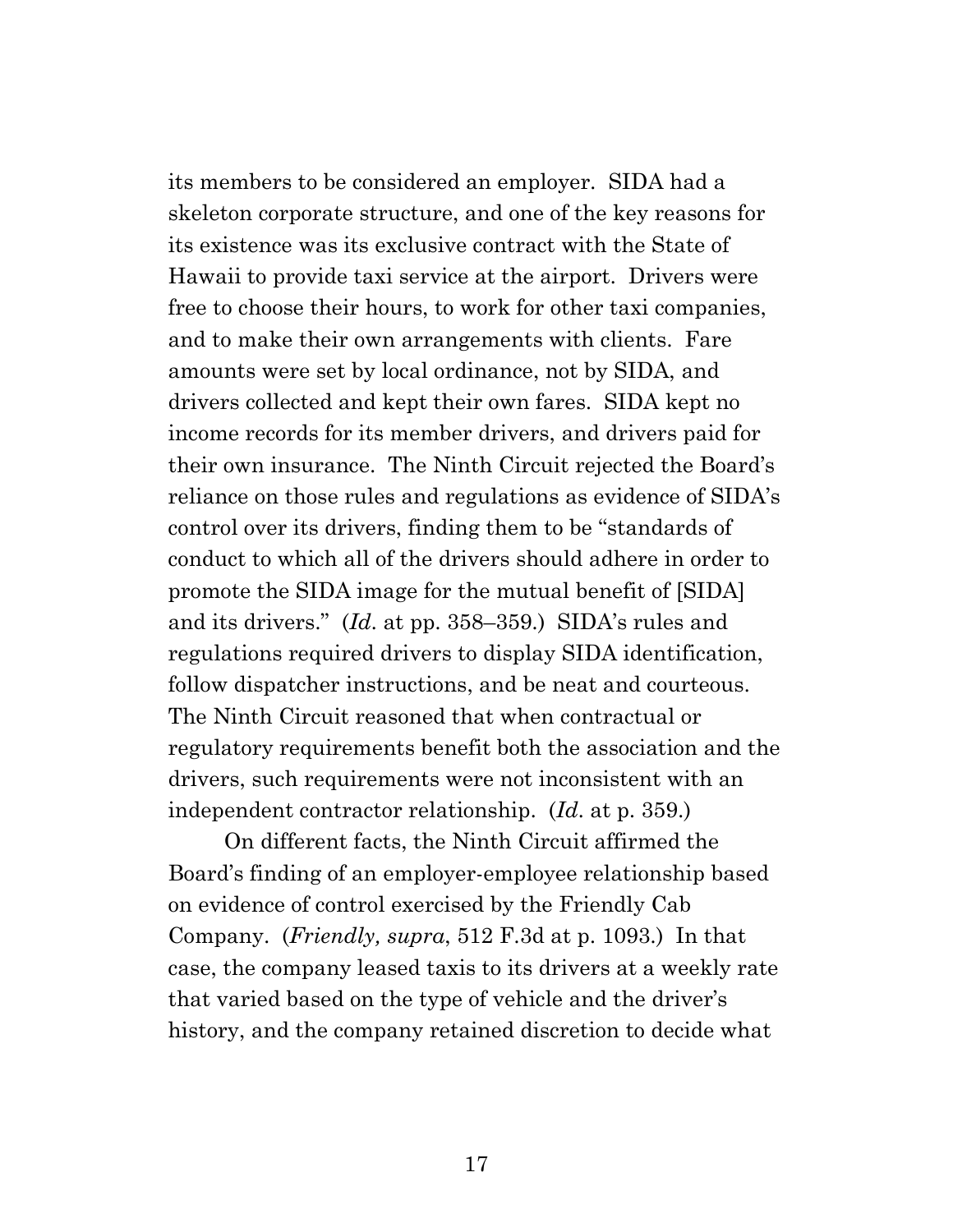type of vehicle a driver would receive. Although the leases stated no employer-employee relationship was being created, drivers agreed to comply with requirements set forth in the company's policy manual and its standard operating procedures, including safety requirements, a dress code, and a prohibition against drivers using personal business cards. (*Id*. at pp. 1093–1094.) Drivers could not solicit customers independently, and were prohibited from using personal cell phones while driving for any reason, including accepting calls for service. (*Id*. at p. 1098.) In addition, the company would sometimes dispatch drivers to provide voucher service, where the passenger would pay using a voucher that the driver must redeem through the company, and the company retained a portion of the voucher amount. Drivers could not refuse vouchers, but sometimes received less than the metered rate for those trips. (*Id*. at p. 1094.) Drivers were required to attend annual classes on company policies and laws concerning discrimination, and the Ninth Circuit observed that the Board "reasonably found that Friendly's training requirements exceed those required by [municipal] ordinance and constitute some degree of control over the drivers." (*Friendly*, at p. 1101.)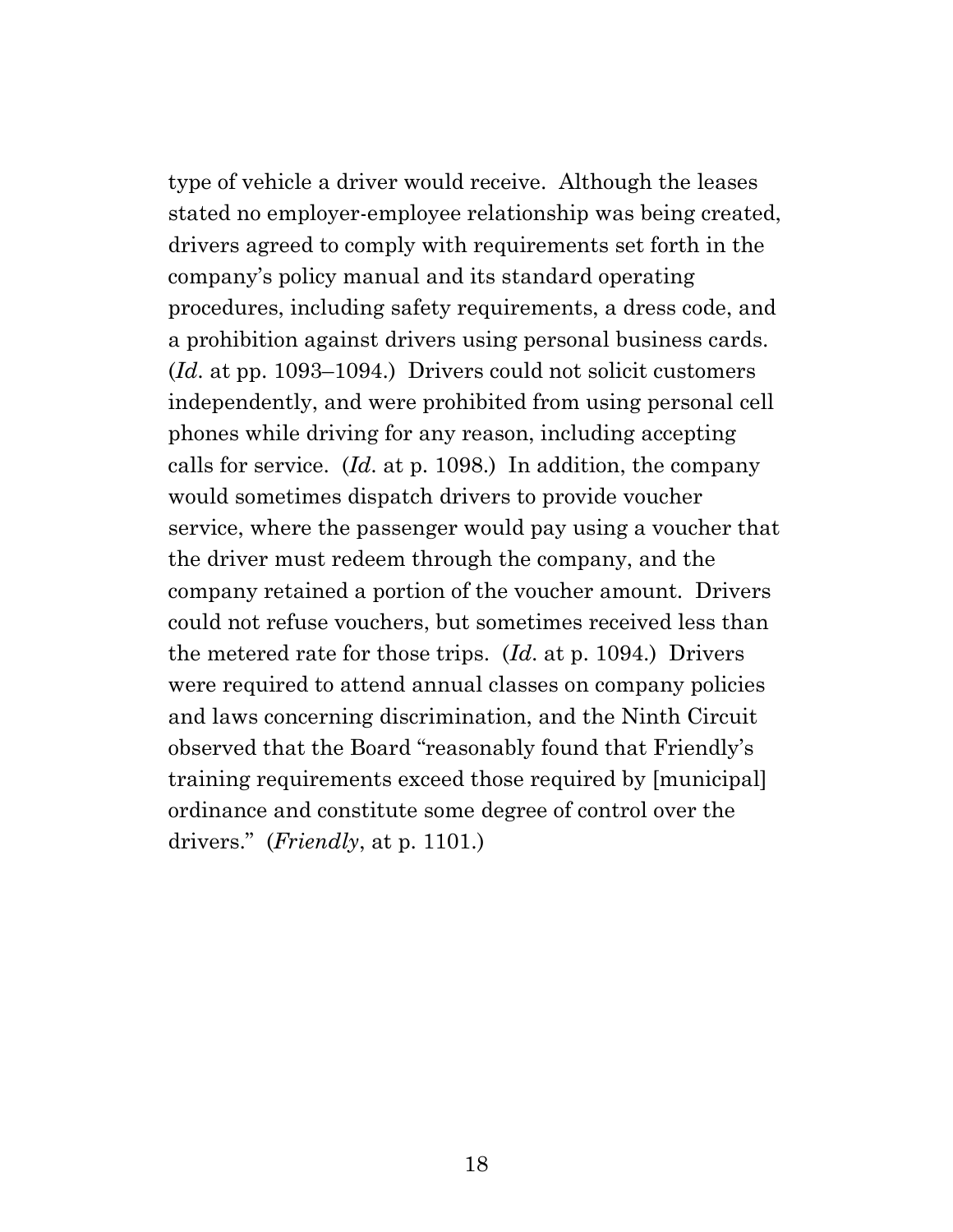# *California law does not require the trial court to ignore evidence of control when United claimed that its policies were based on local regulations.*

United urges this court to follow the approach taken by the trial court, arguing that as a matter of law, when a taxi company exercises control over its drivers in order to comply with public regulations or third party requirements, such activity cannot be considered in determining whether an agency or employment relationship exists. United argues that *SIDA* and *Friendly* permit courts to ignore any requirements imposed upon taxi drivers derived from government-imposed requirements or regulations. United attempts to bolster its argument with additional federal cases, most of which cite back to *SIDA* for the proposition that rules enforced for the mutual benefit of the taxi company and its drivers are not a relevant consideration in determining whether an individual is an employee, rather than an independent contractor. (E.g., *Chase v. Trustees of W. Con. of T. Pension T.F.* (9th Cir. 1985) 753 F.2d 744, 751 [no employment relationship where company directors have authority to make and enforce rules concerning the personal conduct of the drivers and power to supervise the vehicles]; *Local 777, Democratic U. Organizing Com. v. N. L. R. B.* (D.C. Cir. 1978) 603 F.2d 862, 876 ["to the extent that municipal ordinances prescribe the conduct of lessee drivers they are regulated by law, not supervised or controlled by" the taxi company].)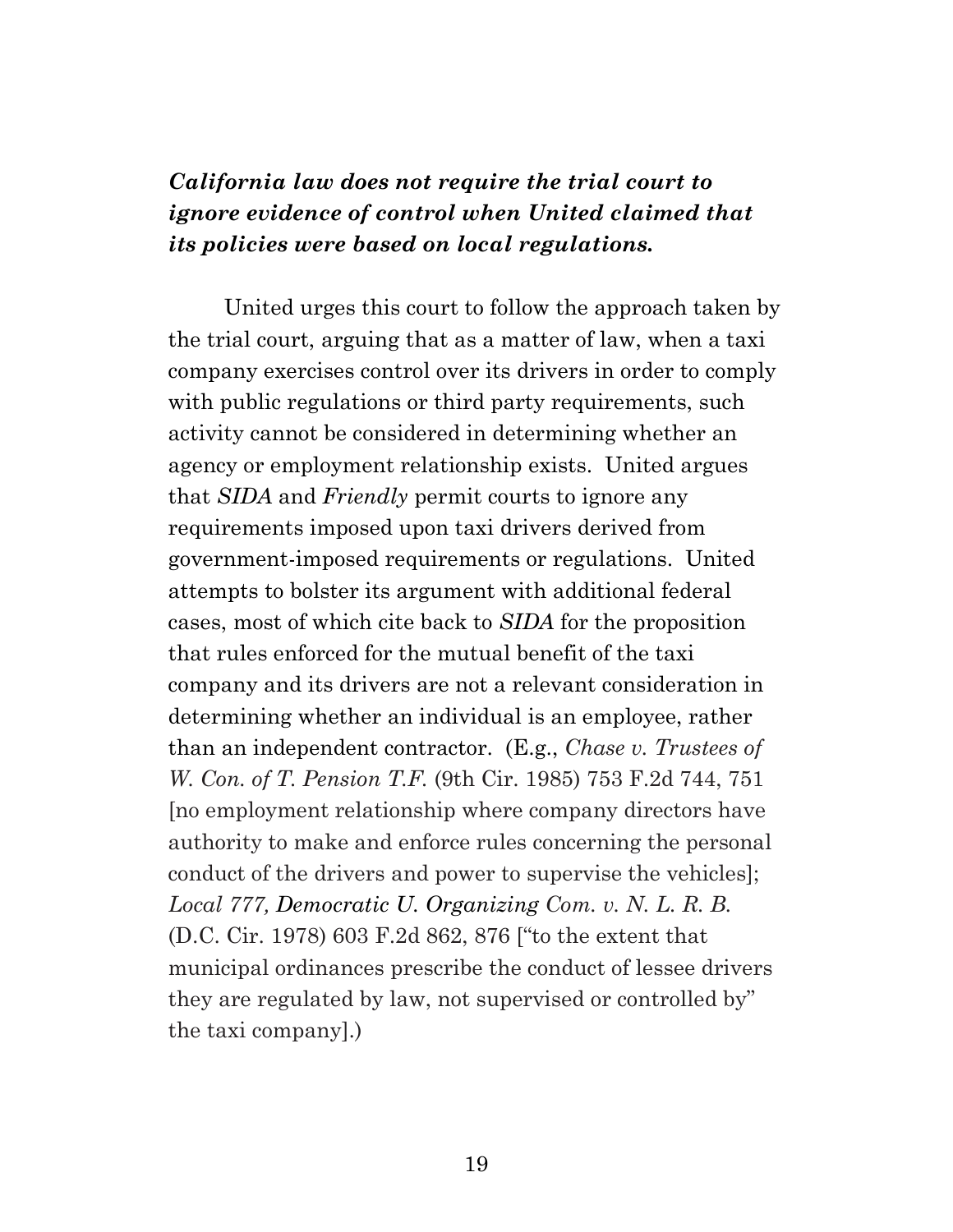United's argument relies exclusively on federal cases.<sup>4</sup> United does not point to any California law permitting courts to ignore controls imposed by an employer or a principal solely because the controls are rooted in such government regulations, nor are we aware of any California law to that effect. In addition, United's argument does not address the fact that California law recognizes that an individual hired as an independent contractor may be an agent. "'Agency and independent contractorship are not *necessarily* mutually exclusive legal categories as independent contractor and servant or employee are. In other words, an agent may also be an independent contractor. [Citation.]'" (*Jackson v. AEG Live, LLC* (2015) 233 Cal.App.4th 1156, 1184.)

Based on our analysis of California law governing vicarious liability for an independent contractor's negligence, we reject the federal cases United relies upon. We instead conclude that public regulation of an industry does not, as a matter of law, shield a party from vicarious liability when it hires independent contractors, rather than employees.

<sup>4</sup> Because we found no state cases analyzing whether the federal approach would apply under California law, we invited the parties to submit additional briefing addressing the applicability of both *Smith*, *supra*, 89 Cal.App.2d 419, where the court found a driver to be an agent of the taxi association, and *Millsap v. Federal Express Corp.* (1991) 227 Cal.App.3d 425, which discussed the regulated hirer exception imposing vicarious liability on publicly regulated companies that hire independent contractors.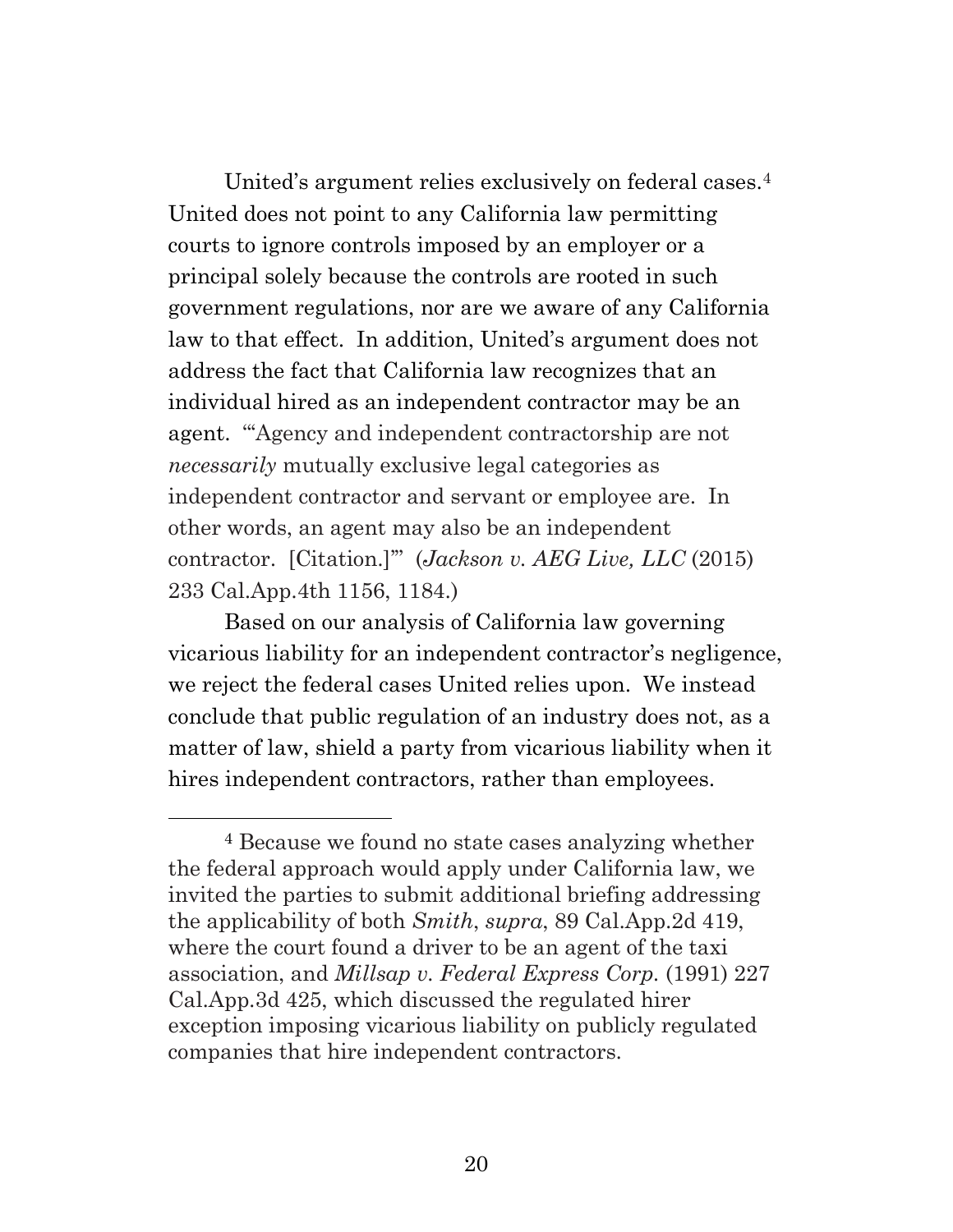A company is generally not liable for the negligent acts of its independent contractors, subject to a growing body of exceptions to that general rule. (See, e.g., *Privette v. Superior Court* (1993) 5 Cal.4th 689, 693 (*Privette*) [general common law rule of non-liability for negligence of an independent contractor is subject to exceptions so numerous as to render the rule a mere preface to the inventory of its exceptions]; *Kinney v. CSB Construction, Inc.* (2001) 87 Cal.App.4th 28, 32 [same].) A company that hires an independent contractor can be held liable to third parties under the doctrine of peculiar risk (see *Privette*, *supra*, 5 Cal.4th at pp. 695–698 [reviewing history and evolution of peculiar risk doctrine]), the non-delegable duty exception (see *SeaBright Ins. Co. v. US Airways, Inc.* (2011) 52 Cal.4th 590, 596), and the regulated hirer exception (*Eli v. Murphy* (1952) 39 Cal.2d 598 (*Eli*); *Vargas v. FMI, Inc.* (2015) 233 Cal.App.4th 638, 644 (*Vargas*) [trucking company regulated by the department of transportation and state law cannot delegate its responsibility to the public by characterizing its drivers as independent contractors]). The regulated hirer exception to the general rule of non-liability for an independent contractor's negligence is most pertinent to this case, as United grounds its defense of the trial court's order granting JNOV on the premise that government regulation and municipal franchise requirements immunize it from being held liable under an agency theory of vicarious liability. United's argument runs counter to the policies behind the regulated hirer exception.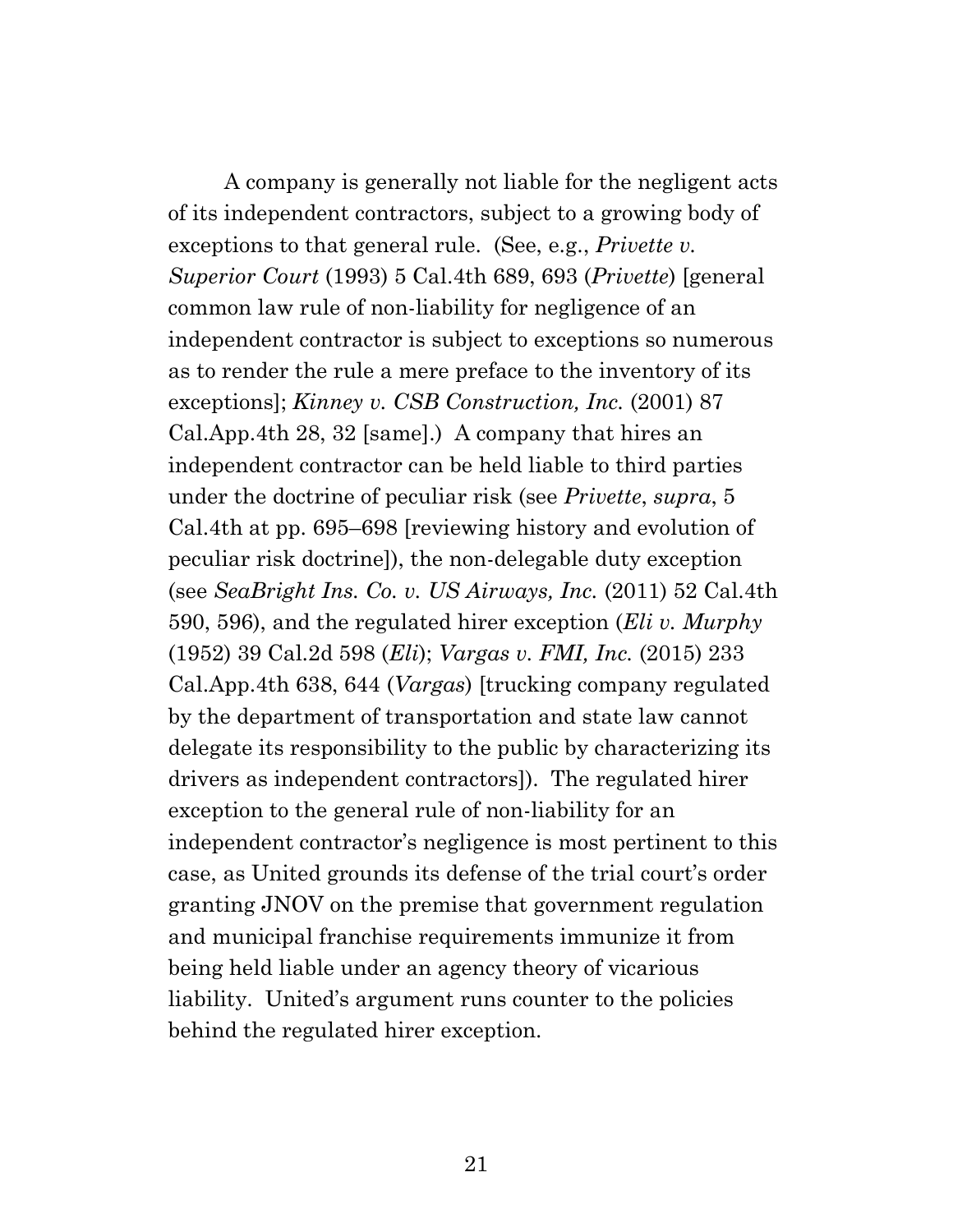In *Millsap v. Federal Express Corp., supra*, 227 Cal.App.3d 425, 433–435 (*Millsap*), the court of appeal discussed the regulated hirer exception to the general rule of non-liability, pointing out that the hirer of an independent contractor may be held liable when "'an individual or corporation undertakes to carry on an activity involving possible danger to the public under a license or franchise granted by public authority subject to certain obligations or liabilities imposed by the public authority . . . .'" (*Id*. at p. 434, quoting *Taylor v. Oakland Scavenger Co.* (1941) 17 Cal.2d 594, 604 (*Taylor*).) As the California Supreme Court has explained, "The effectiveness of safety regulations is necessarily impaired if a carrier conducts its business by engaging independent contractors over whom it exercises no control. If by the same device it could escape liability for the negligent conduct of its contractors, not only would the incentive for careful supervision of its business be reduced, but members of the public who are injured would be deprived of the financial responsibility of those who had been granted the privilege of conducting their business over the public highways. Accordingly, both to protect the public from financially irresponsible contractors, and to strengthen safety regulations, it is necessary to treat the carrier's duties as nondelegable." (*Eli, supra*, 39 Cal.2d at p. 600.)

United argues that when public regulations require a company to exert control over its independent contractors, evidence of that government-mandated control cannot support a finding of vicarious liability based on agency. This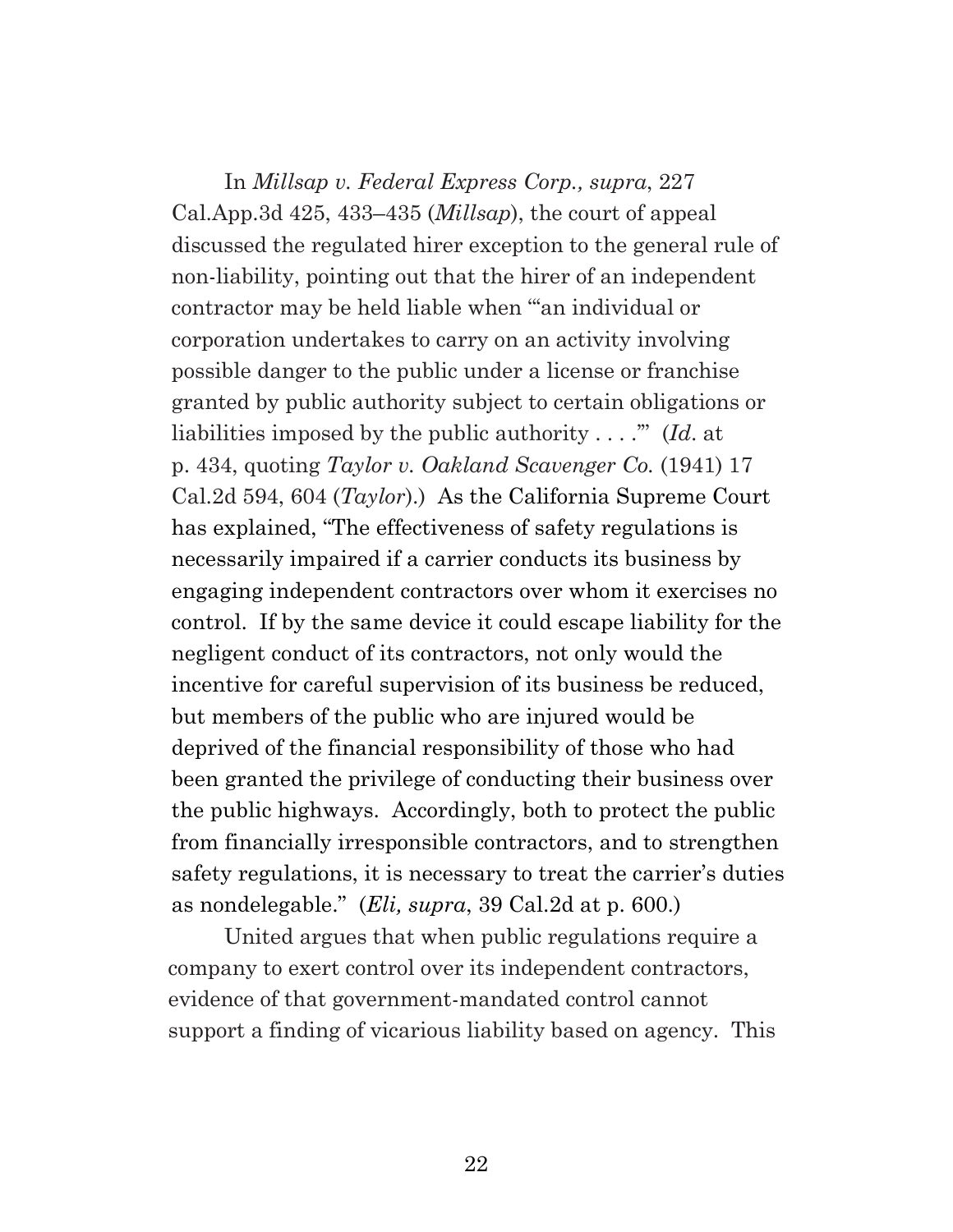argument conflicts with the policy behind the regulated hirer exception, which emphasizes that the effectiveness of public regulations "would be impaired if the carrier could circumvent them by having the regulated operations conducted by an independent contractor." (*Millsap, supra*, 227 Cal.App.3d at p. 434.)

United acknowledges that the regulated hirer exception applies to entities engaged in activities involving enhanced risk to the public. United argues that in contrast to the danger posed in those cases, the controls imposed on the taxi industry are "quality of life" regulations, affecting public convenience, not public safety. Because the regulated hirer exception to the general rule of non-liability only applies to activities that involve an increased risk of danger to the public, they argue it would not—or should not—apply. We disagree.

Public regulations require taxi companies to impose controls upon their drivers for the sake of public safety. They are a valid exercise of police power. "The regulation of the taxicab industry is a traditional subject of the police power of cities and counties. [Citations.] [¶] Local authorities act pursuant to their police power in regulating virtually all aspects of the taxicab business, including who may operate a cab, how many cabs may be operated, how much cabs may charge, where cabs may travel, and where cabs may pick up passengers. [Citations.]" (*Cotta v. City and County of San Francisco* (2007) 157 Cal.App.4th 1550, 1560.) The Government Code directs municipalities to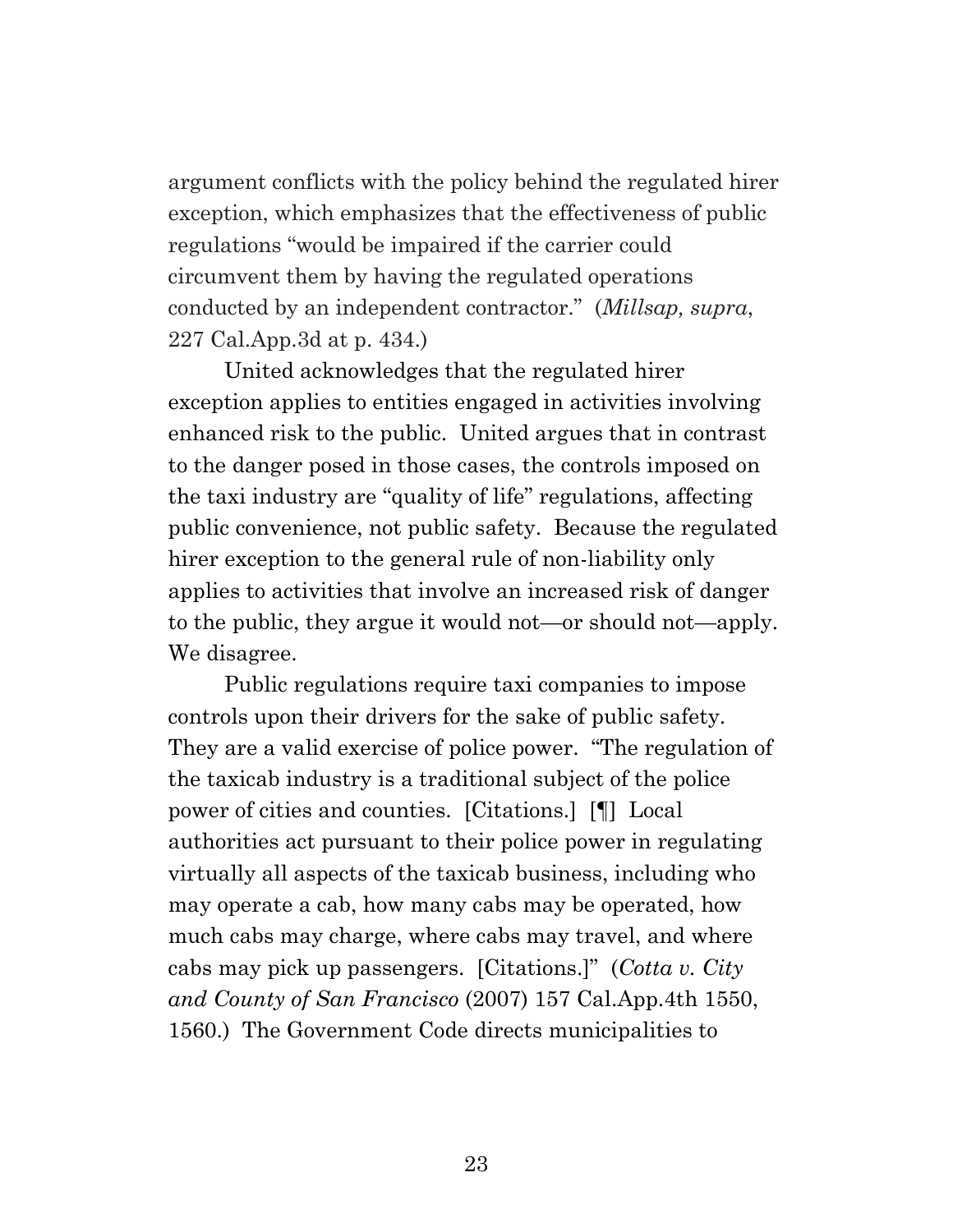regulate taxi service, providing that "every city or county shall protect the public health, safety, and welfare by adopting an ordinance or resolution in regard to taxicab transportation service . . . ." (Gov. Code, § 53075.5, subd. (a).) Cities rely on franchisees to exercise sufficient control over taxi drivers to remain in compliance with regulations intended to protect the public. If a franchisee taxi company were to decline to carry out its obligations under the franchise agreement, it would place itself at risk of losing its franchise with the city. The fact that the state and local municipalities impose public regulations upon the taxi industry reflects the same policy considerations that led California courts to hold common carriers vicariously liable for their independent contractor drivers in other regulated hirer cases. (See, e.g., *Eli v. Murphy, supra*, 39 Cal.2d at pp. 599–600; *Taylor v. Oakland Scavenger Co., supra*, 17 Cal.2d at p. 604; *Vargas v. FMI, Inc., supra*, 233 Cal.App.4th at p. 644.) While driving a taxi is not as potentially dangerous as transporting hazardous materials or driving a large vehicle on public highways, the regulations are a matter of public safety. To the extent the regulations require taxi companies to exercise a significant level of control over their drivers, they do not, as a matter of law, preclude holding the companies vicariously liable for the negligence of the drivers under their control.

In the absence of any California case law to the contrary, and in light of the decision in *Smith*, *supra*, 89 Cal.App.2d 419, holding a taxi association liable even when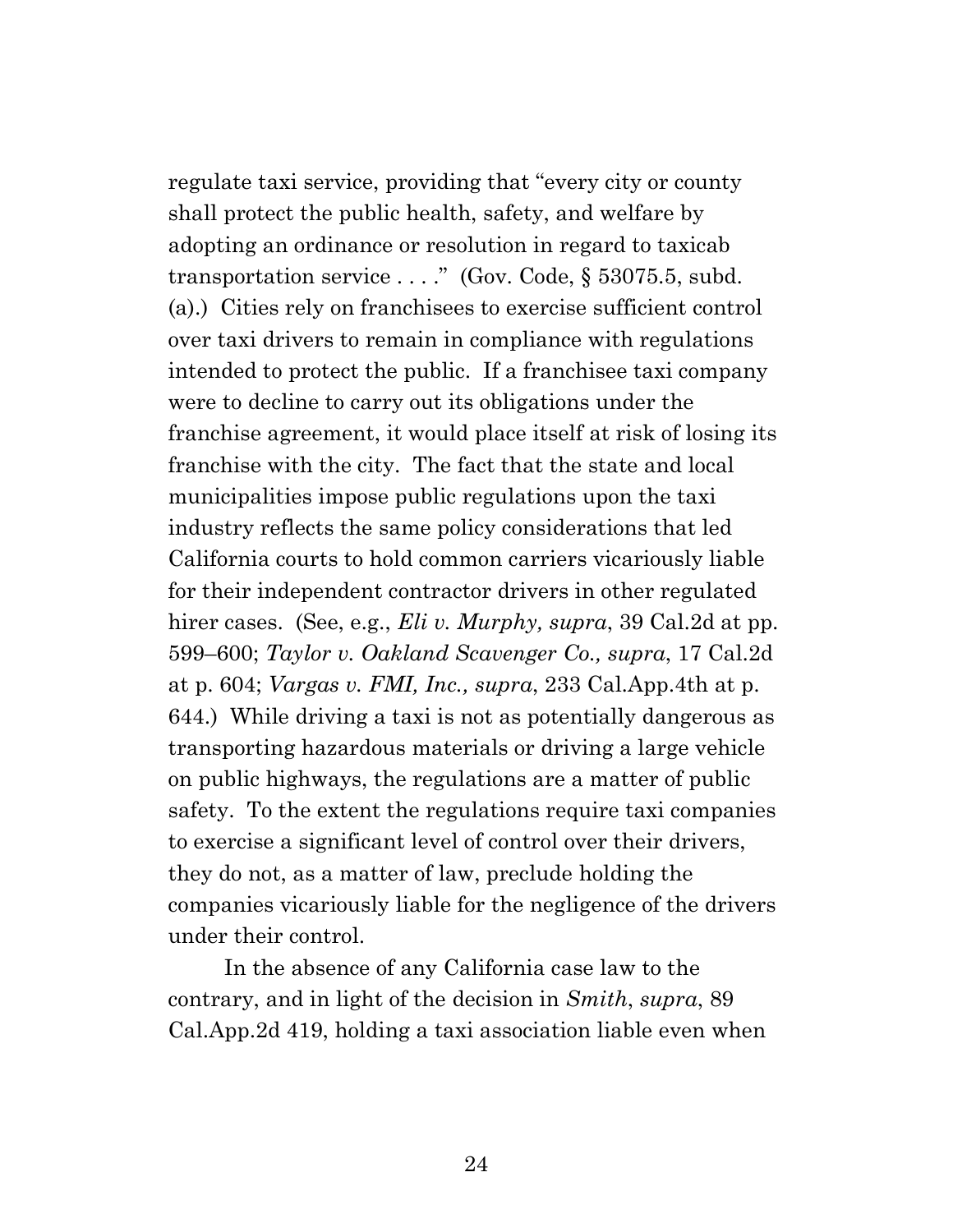it was not publicly regulated, we choose to depart from the line of federal cases United relies upon. The fact that many of the controls imposed by the taxi association on its drivers are based on governmental rules and requirements or operate for the mutual benefit of the taxi company and its drivers does not give courts or factfinders license to ignore those controls in deciding whether a principal-agent relationship exists. Once we have established that the status of the taxi industry as a publicly regulated industry may expose taxi companies to vicarious liability for the negligent acts of drivers who act as the companies' agents, it would be illogical to exclude from consideration the controls required by such regulations.

## *The jury's agency finding was supported by substantial evidence*

Because the test for agency is a multi-factored test, and there was substantial evidence that United controlled significant aspects of its drivers' work, we cannot say that there was insufficient evidence as a matter of law to support the jury finding of agency. United retained the authority to terminate its relationship with any of its drivers, as well as the ability to fine or discipline them for violating United's rules and regulations. United supplied each driver a training manual with detailed rules of conduct. Drivers were required to participate in training and to use equipment purchased by United. According to the training